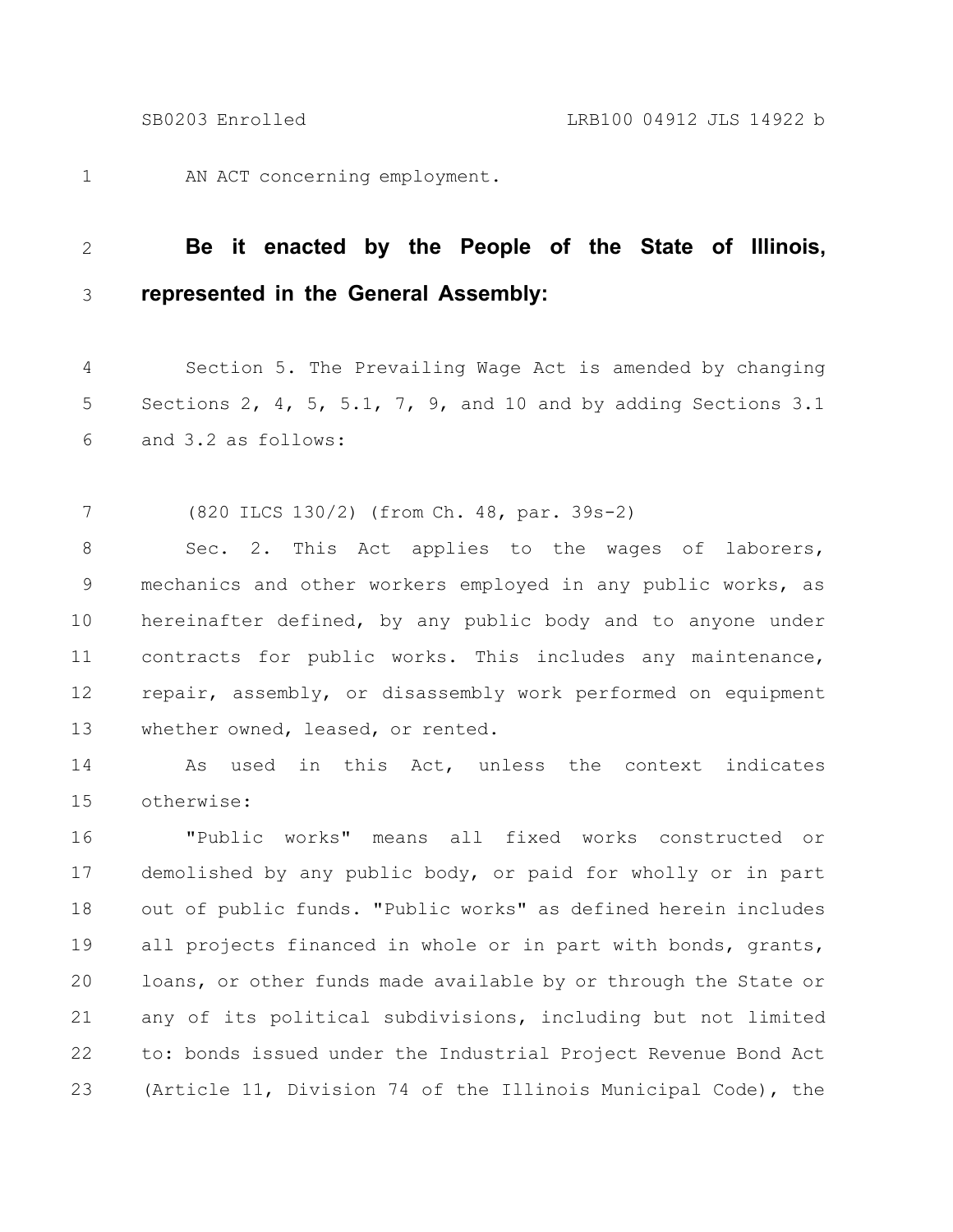SB0203 Enrolled - 2 - LRB100 04912 JLS 14922 b

Industrial Building Revenue Bond Act, the Illinois Finance Authority Act, the Illinois Sports Facilities Authority Act, or the Build Illinois Bond Act; loans or other funds made available pursuant to the Build Illinois Act; loans or other funds made available pursuant to the Riverfront Development Fund under Section 10-15 of the River Edge Redevelopment Zone Act; or funds from the Fund for Illinois' Future under Section 6z-47 of the State Finance Act, funds for school construction under Section 5 of the General Obligation Bond Act, funds authorized under Section 3 of the School Construction Bond Act, funds for school infrastructure under Section 6z-45 of the State Finance Act, and funds for transportation purposes under Section 4 of the General Obligation Bond Act. "Public works" also includes (i) all projects financed in whole or in part with funds from the Department of Commerce and Economic Opportunity under the Illinois Renewable Fuels Development Program Act for which there is no project labor agreement; (ii) all work performed pursuant to a public private agreement under the Public Private Agreements for the Illiana Expressway Act or the Public-Private Agreements for the South Suburban Airport Act; and (iii) all projects undertaken under a public-private agreement under the Public-Private Partnerships for Transportation Act. "Public works" also includes all projects at leased facility property used for airport purposes under Section 35 of the Local Government Facility Lease Act. "Public works" also includes the construction of a new wind power 1 2 3 4 5 6 7 8 9 10 11 12 13 14 15 16 17 18 19 20 21 22 23 24 25 26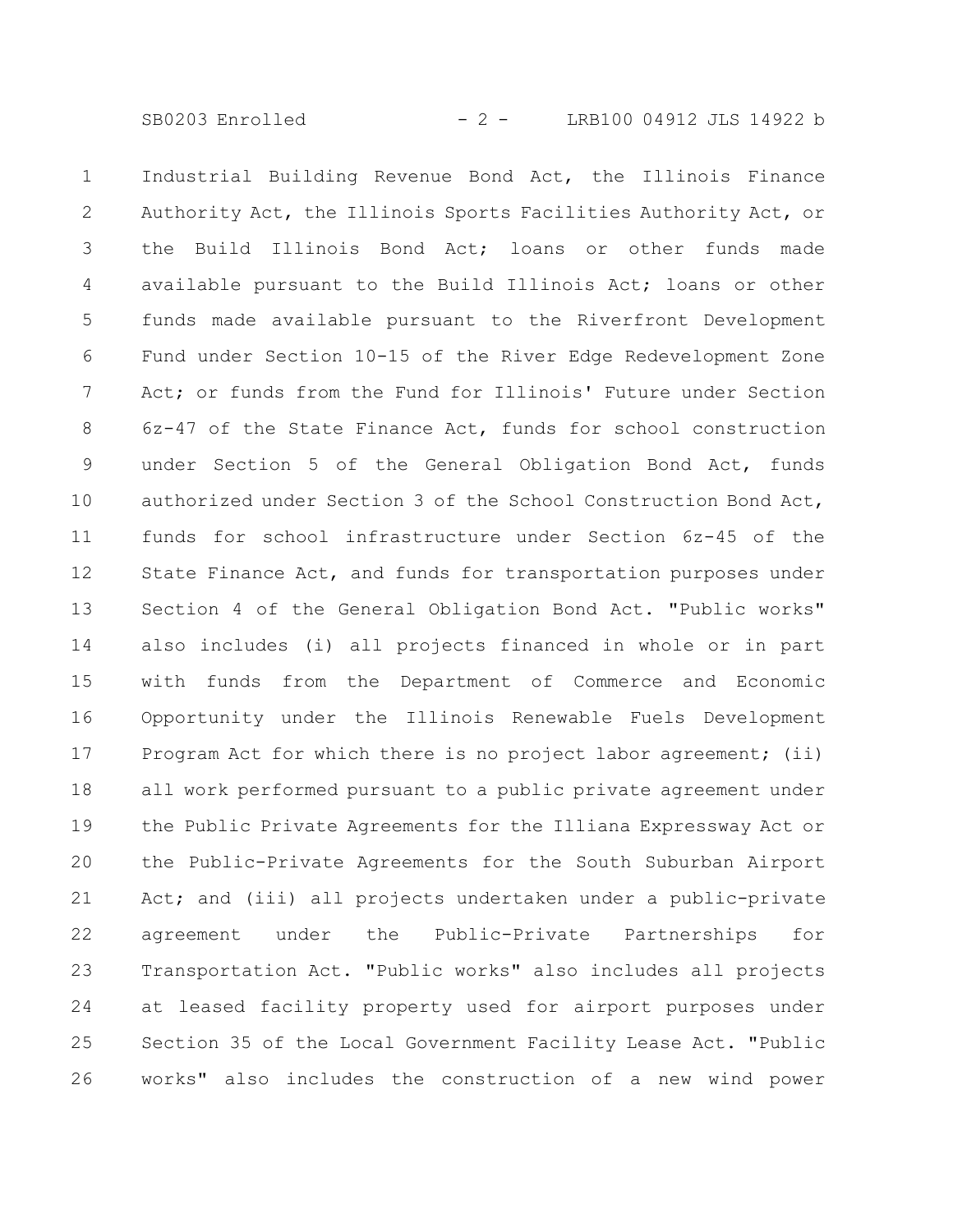SB0203 Enrolled - 3 - LRB100 04912 JLS 14922 b

facility by a business designated as a High Impact Business under Section 5.5(a)(3)(E) of the Illinois Enterprise Zone Act. "Public works" does not include work done directly by any public utility company, whether or not done under public supervision or direction, or paid for wholly or in part out of public funds. "Public works" also includes any corrective action performed pursuant to Title XVI of the Environmental Protection Act for which payment from the Underground Storage Tank Fund is requested. "Public works" does not include projects undertaken by the owner at an owner-occupied single-family residence or at an owner-occupied unit of a multi-family residence. "Public works" does not include work performed for soil and water conservation purposes on agricultural lands, whether or not done under public supervision or paid for wholly or in part out of public funds, done directly by an owner or person who has legal control of those lands. 1 2 3 4 5 6 7 8 9 10 11 12 13 14 15 16 17

"Construction" means all work on public works involving laborers, workers or mechanics. This includes any maintenance, repair, assembly, or disassembly work performed on equipment whether owned, leased, or rented. 18 19 20 21

"Locality" means the county where the physical work upon public works is performed, except (1) that if there is not available in the county a sufficient number of competent skilled laborers, workers and mechanics to construct the public works efficiently and properly, "locality" includes any other 22 23 24 25 26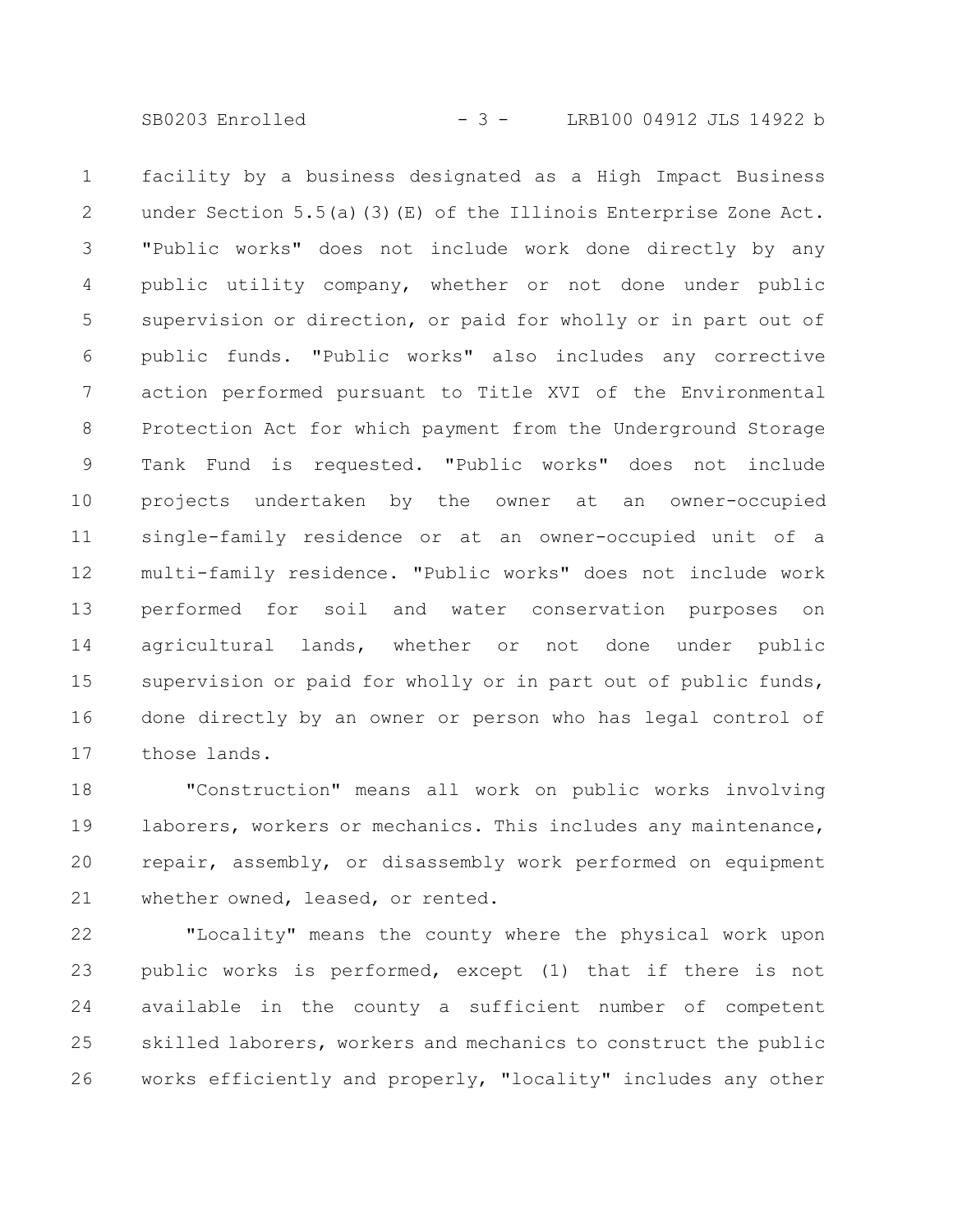SB0203 Enrolled - 4 - LRB100 04912 JLS 14922 b

county nearest the one in which the work or construction is to be performed and from which such persons may be obtained in sufficient numbers to perform the work and (2) that, with respect to contracts for highway work with the Department of Transportation of this State, "locality" may at the discretion of the Secretary of the Department of Transportation be construed to include two or more adjacent counties from which workers may be accessible for work on such construction. 1 2 3 4 5 6 7 8

"Public body" means the State or any officer, board or commission of the State or any political subdivision or department thereof, or any institution supported in whole or in part by public funds, and includes every county, city, town, village, township, school district, irrigation, utility, reclamation improvement or other district and every other political subdivision, district or municipality of the state whether such political subdivision, municipality or district operates under a special charter or not. 9 10 11 12 13 14 15 16 17

"Labor organization" means an organization that is the exclusive representative of an employer's employees recognized or certified pursuant to the National Labor Relations Act. 18 19 20

The terms "general prevailing rate of hourly wages", "general prevailing rate of wages" or "prevailing rate of wages" when used in this Act mean the hourly cash wages plus annualized fringe benefits for training and apprenticeship programs approved by the U.S. Department of Labor, Bureau of Apprenticeship and Training, health and welfare, insurance, 21 22 23 24 25 26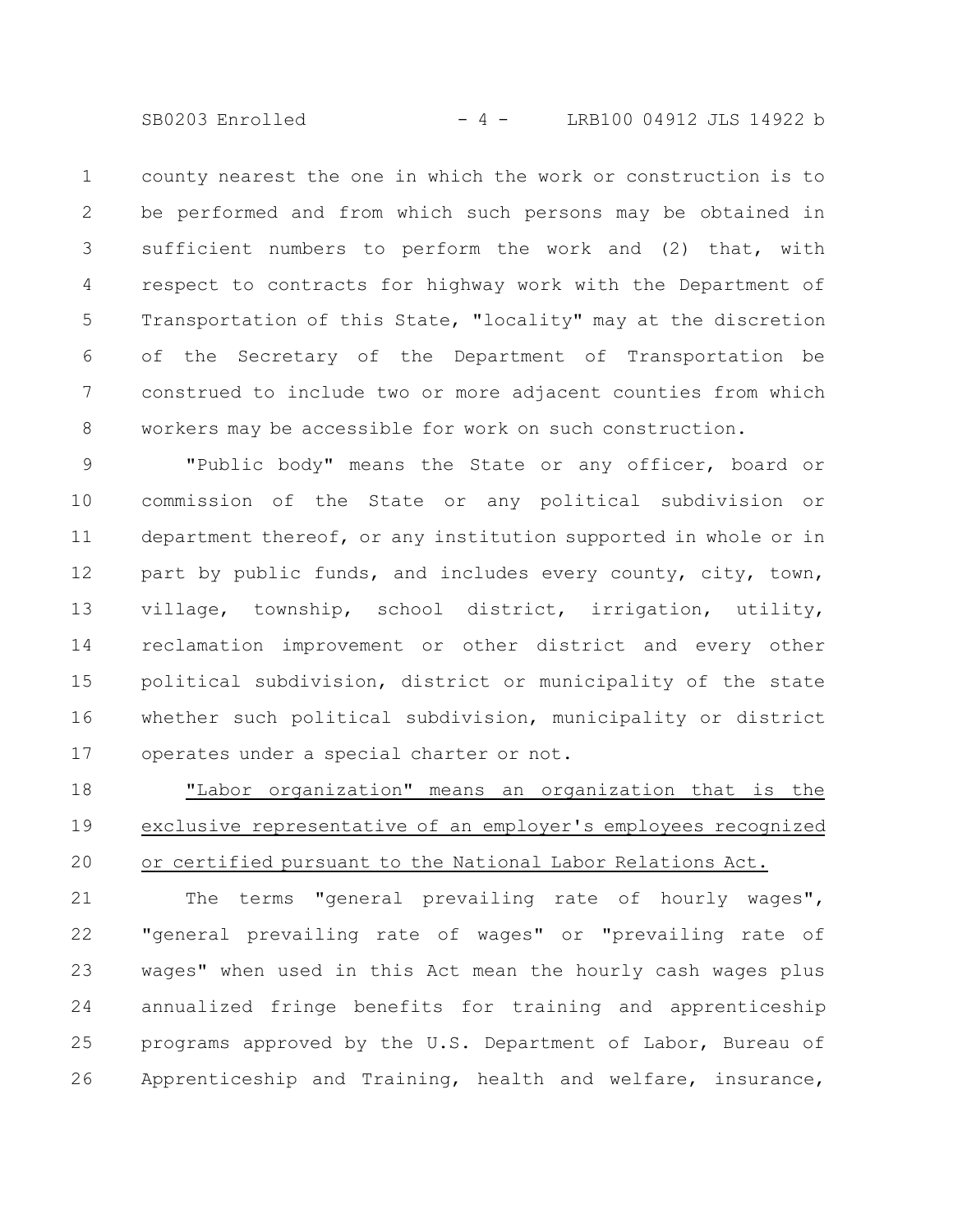SB0203 Enrolled - 5 - LRB100 04912 JLS 14922 b

vacations and pensions paid generally, in the locality in which the work is being performed, to employees engaged in work of a similar character on public works. 1 2 3

(Source: P.A. 97-502, eff. 8-23-11; 98-109, eff. 7-25-13; 98-482, eff. 1-1-14; 98-740, eff. 7-16-14; 98-756, eff.  $7-16-14.$ 4 5 6

7

(820 ILCS 130/3.1 new)

Sec. 3.1. Employment of local laborers; report. The Department of Labor shall report annually, no later than February 1, to the General Assembly and the Governor the number of people employed on public works in the State during the preceding calendar year. This report shall include the total number of people employed and the total number of hours worked on public works both statewide and by county. Additionally, the report shall include the total number of people employed and the hours worked on public works by the 5-digit zip code, as collected on certified payroll, of the individual's residence during employment on public works. The report to the General Assembly shall be filed with the Clerk of the House of Representatives and the Secretary of the Senate in electronic form only, in the manner that the Clerk and Secretary shall direct. 8 9 10 11 12 13 14 15 16 17 18 19 20 21 22

(820 ILCS 130/3.2 new) 23

Sec. 3.2. Employment of females and minorities on public 24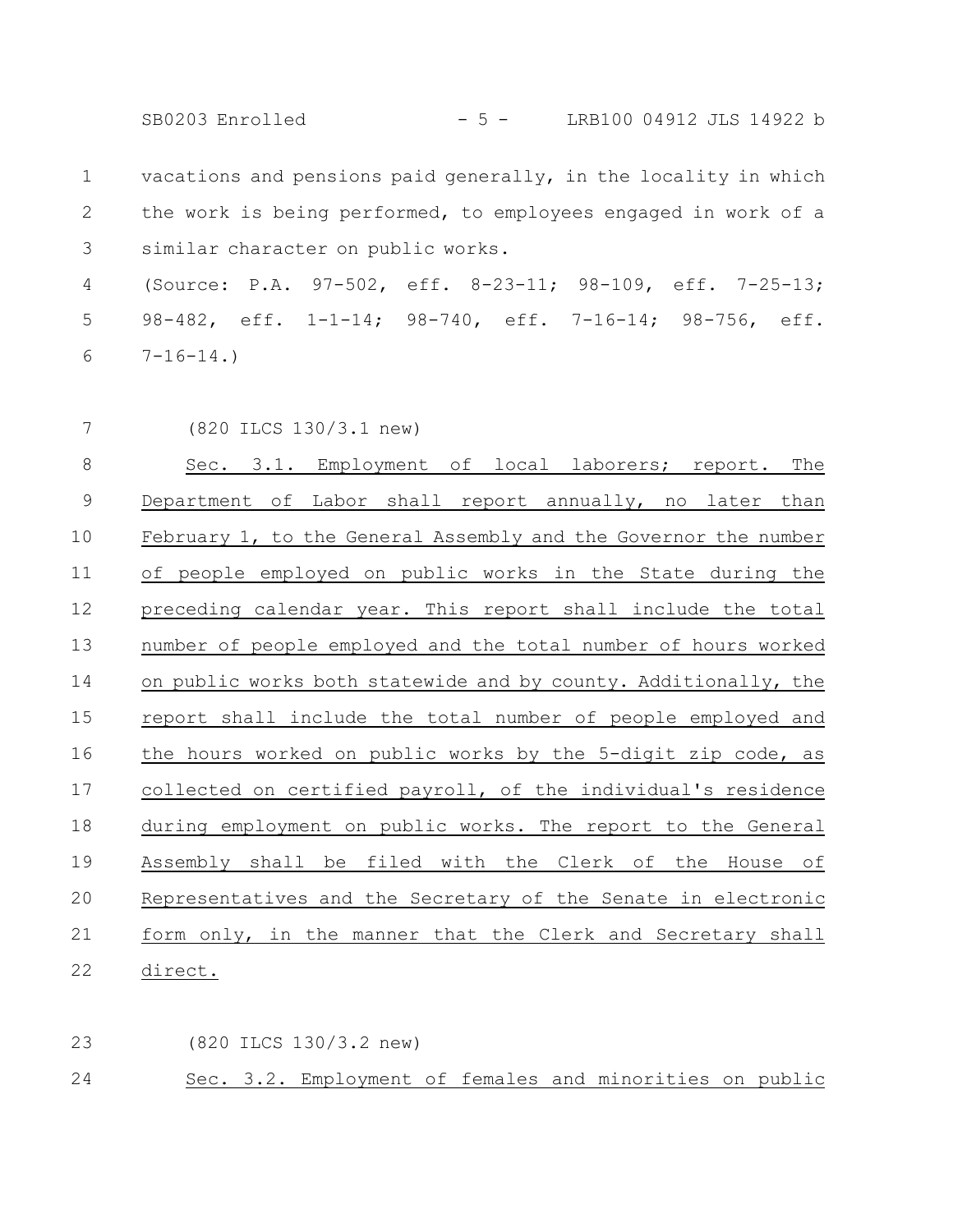## SB0203 Enrolled - 6 - LRB100 04912 JLS 14922 b

works. 1

| $\mathbf{2}$   | (a) The Department of Labor shall study and report on the       |
|----------------|-----------------------------------------------------------------|
| $\mathfrak{Z}$ | participation of females and minorities on public works in      |
| $\overline{4}$ | Illinois. The Department of Labor shall use certified payrolls  |
| 5              | collected under Section 5.1 to obtain this information. The     |
| 6              | Department of Labor shall use the same categories for gender,   |
| $\overline{7}$ | race, and ethnicity as the U.S. Census Bureau for data          |
| $\,8\,$        | collected under Section 5.                                      |
| $\mathsf 9$    | (b) No later than December 31, 2020, the Department of          |
| 10             | Labor shall create recommendations to increase female and       |
| 11             | minority participation on public works projects by county. The  |
| 12             | Department of Labor shall use its own study, data from the U.S. |
| 13             | Department of Labor's goals for Davis-Bacon Act covered         |
| 14             | projects, and any available data from the State or federal      |
| 15             | governments.                                                    |
|                |                                                                 |
| 16             | (820 ILCS 130/4) (from Ch. 48, par. 39s-4)                      |
| 17             | Sec. 4. Ascertaining prevailing wage.                           |
| 18             | The prevailing rate of wages paid to individuals<br>(a)         |
| 19             | covered under this Act shall not be less than the rate that     |
| 20             | prevails for work of a similar character on public works in the |
| 21             | locality in which the work is performed under collective        |
| 22             | bargaining agreements or understandings between employers or    |

employer associations and bona fide labor organizations relating to each craft or type of worker or mechanic needed to execute the contract or perform such work, and collective 23 24 25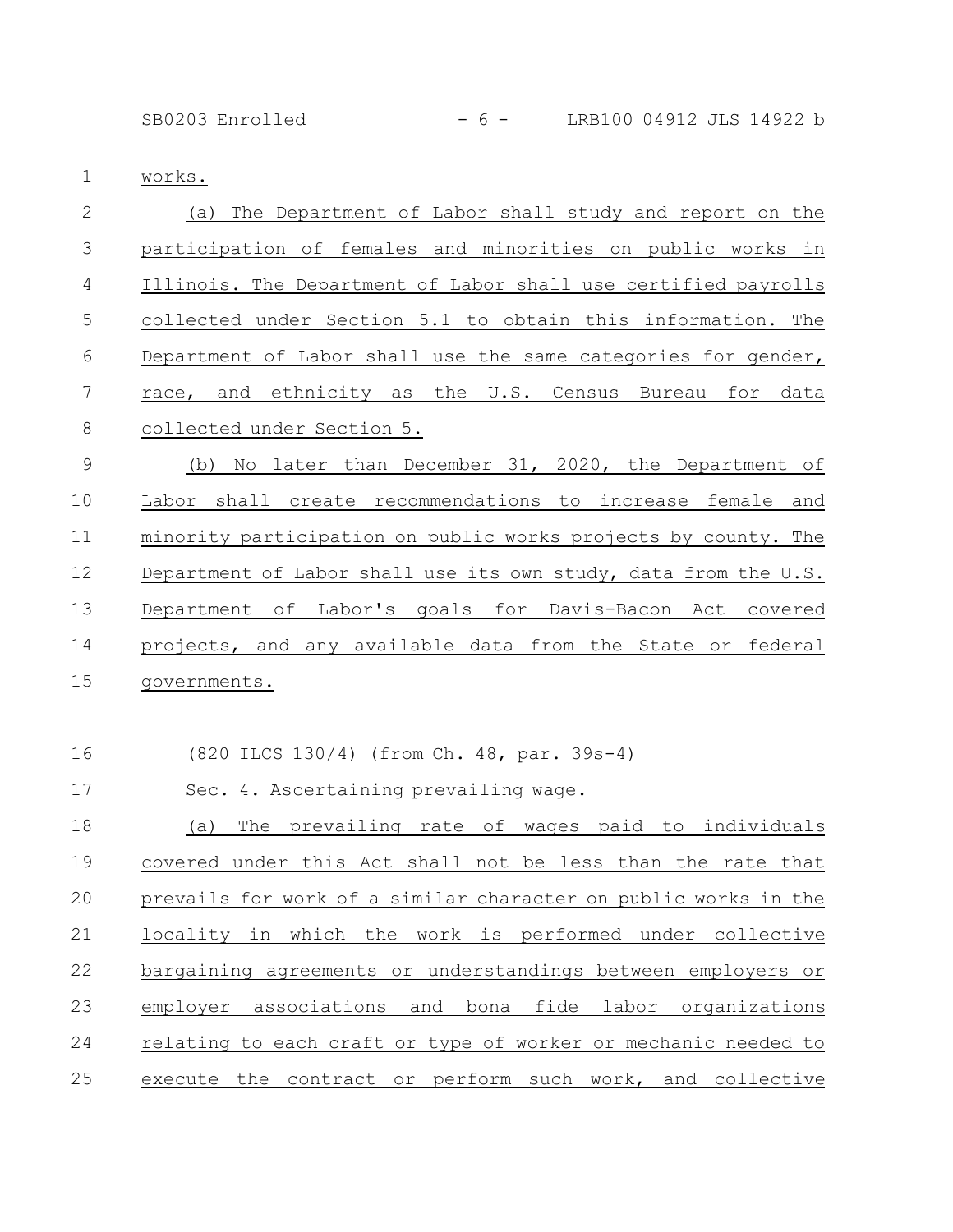SB0203 Enrolled - 7 - LRB100 04912 JLS 14922 b

bargaining agreements or understandings successor thereto, provided that said employers or members of said employer associations employ at least 30% of the laborers, workers, or mechanics in the same trade or occupation in the locality where the work is being performed. 1 2 3 4 5

(b) If the prevailing rates of wages and fringe benefits cannot reasonably and fairly be applied in any locality because no such agreements or understandings exist, the Department of Labor shall determine the rates and fringe benefits for the same or most similar work in the nearest and most similar neighboring locality in which such agreements or understandings exist. The Department of Labor shall keep a record of its findings available for inspection by any interested party in the office of the Department of Labor. 6 7 8 9 10 11 12 13 14

(c) In the event it is determined, after a written objection is filed and hearing is held in accordance with Section 9 of this Act, that less than 30% of the laborers, workers, or mechanics in a particular trade or occupation in the locality where the work is performed receive a collectively bargained rate of wage, then the average wage paid to such laborers, workers, or mechanics in the same trade or occupation in the locality for the 12-month period preceding the Department of Labor's annual determination shall be the prevailing rate of wage. 15 16 17 18 19 20 21 22 23 24

(d)  $\left( \text{a} \right)$  The public body awarding any contract for public work or otherwise undertaking any public works, shall ascertain 25 26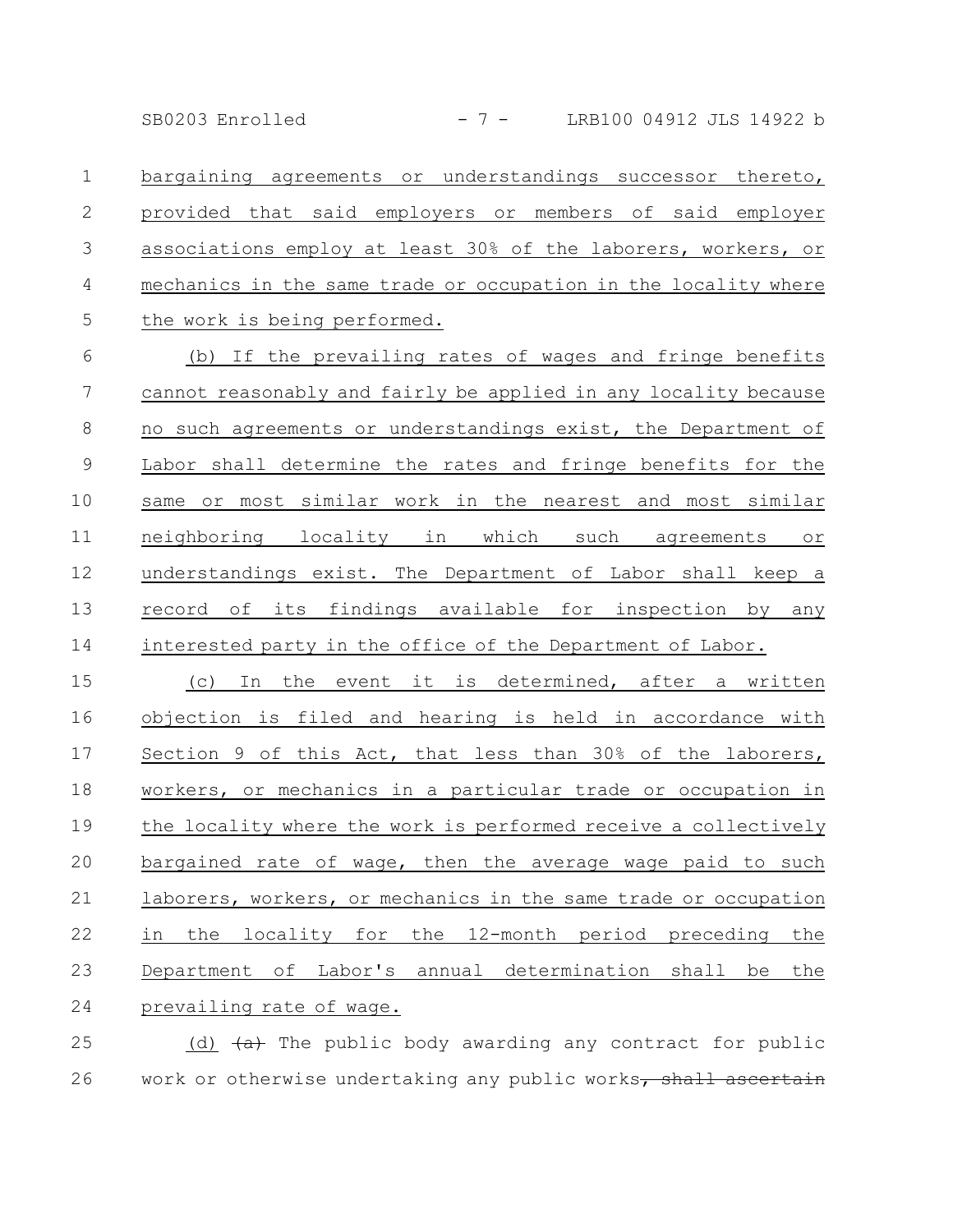the general prevailing rate of hourly wages in the locality in the work is to be performed, for each craft or type of worker or mechanic needed to execute the contract, and where body performs the work without letting a contract therefor, shall ascertain the prevailing rate of wages on a per hour basis in the locality, and such public body shall specify in the resolution or ordinance and in the call for bids for the contract, or where the public body performs the work without letting the contract in a written instrument provided to the contractor, that the general prevailing rate of wages in the locality for each craft or type of worker or mechanic needed to execute the contract or perform such work, also the general prevailing rate for legal holiday and overtime work, as ascertained by the public body or by the Department of Labor shall be paid for each craft or type of worker needed to execute the contract or to perform such work, and it shall be mandatory upon the contractor to whom the contract is awarded and upon any subcontractor under him, and where the public body performs the work, upon the public body, to pay not less than the specified rates to all laborers, workers and mechanics employed by them in the execution of the contract or such work. Compliance with this Act is a matter of statewide concern, and a public body may not opt out of any provisions herein. $\div$ provided, however, that if the public body desires that Department of Labor ascertain the prevailing rate of wages shall notify the Department of Labor to ascertain the general 1 2 3 4 5 6 7 8 9 10 11 12 13 14 15 16 17 18 19 20 21 22 23 24 25 26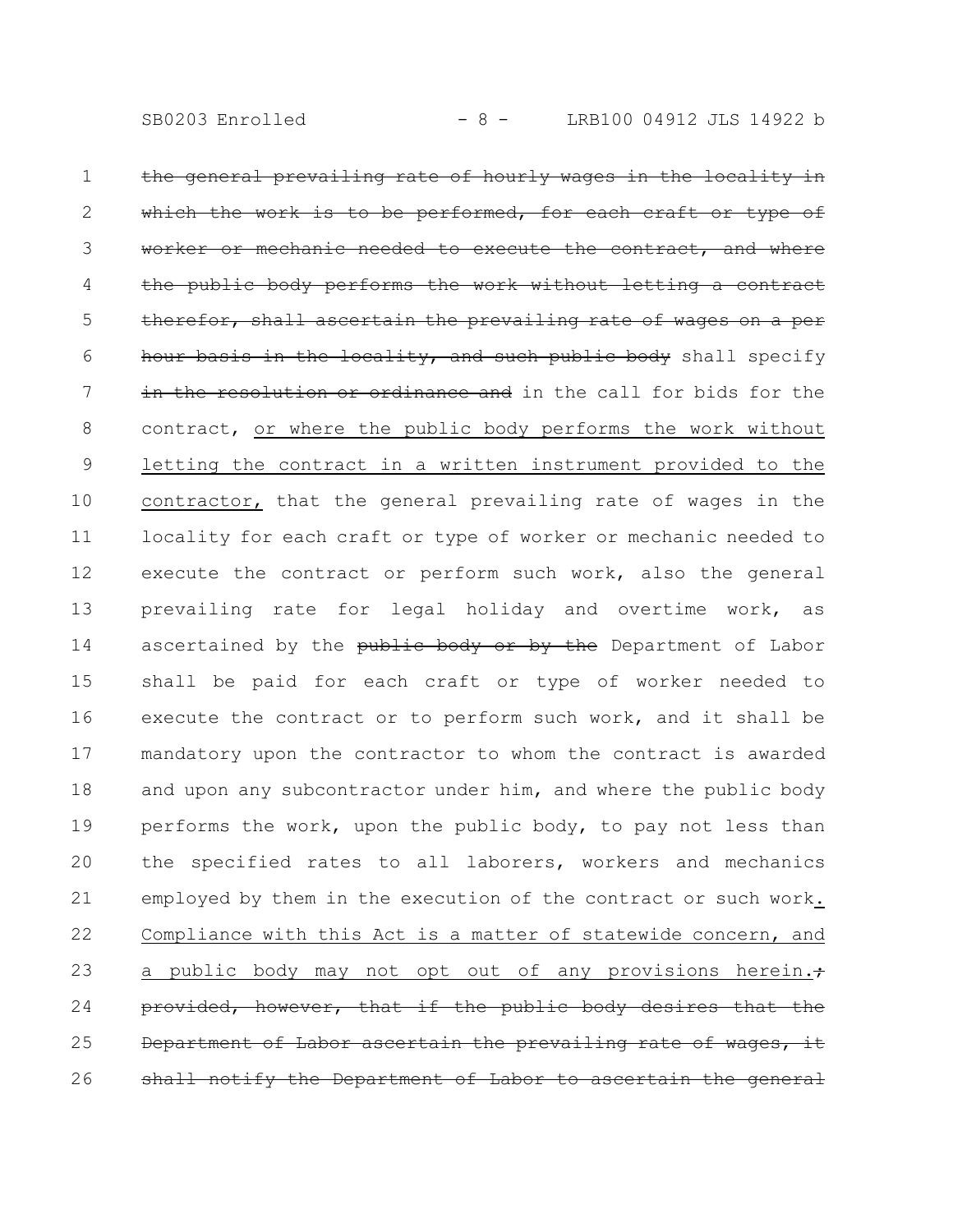prevailing rate of hourly wages for work under contract, or for work performed by a public body without letting a contract as required in the locality in which the work is to be performed, for each craft or type of worker or mechanic the contract or project or work to be performed. Upon such notification the Department of Labor shall ascertain such general prevailing rate of wages, and certify the prevailing wage to such public body. 1 2 3 4 5 6 7 8

(e)  $\{a-1\}$  The public body or other entity awarding the contract shall cause to be inserted in the project specifications and the contract a stipulation to the effect that not less than the prevailing rate of wages as found by the public body or Department of Labor or determined by the court on review shall be paid to all laborers, workers and mechanics performing work under the contract. 9 10 11 12 13 14 15

(f)  $\overline{a+2}$  When a public body or other entity covered by this Act has awarded work to a contractor without a public bid, contract or project specification, such public body or other entity shall comply with subsection (e)  $(a-1)$  by providing the contractor with written notice on the purchase order related to the work to be done or on a separate document indicating that not less than the prevailing rate of wages ascertained as found by the public body or Department of Labor or determined by the court on review shall be paid to all laborers, workers, and mechanics performing work on the project. 16 17 18 19 20 21 22 23 24 25

26

(g)  $(a-3)$  Where a complaint is made and the Department of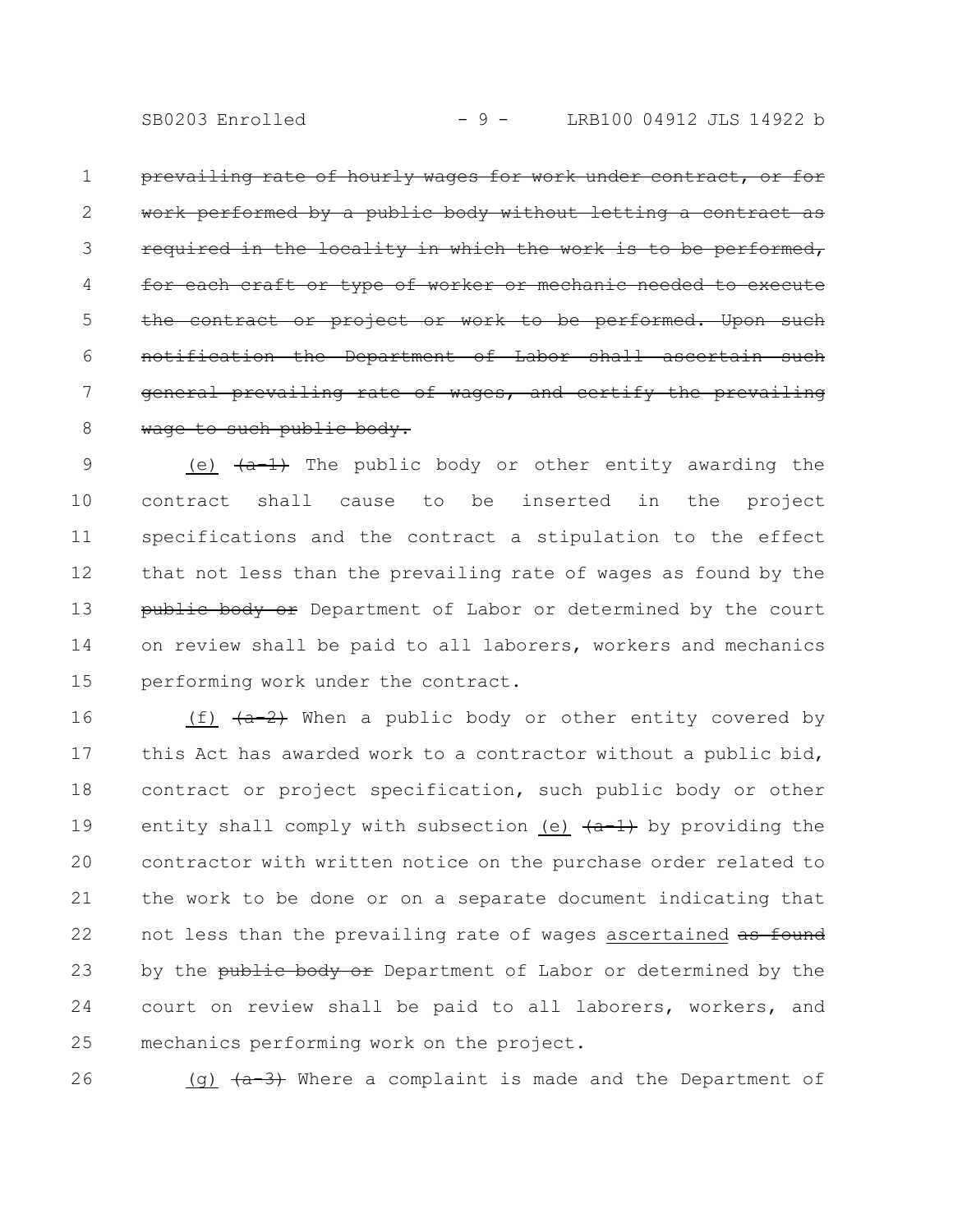SB0203 Enrolled - 10 - LRB100 04912 JLS 14922 b

Labor determines that a violation occurred, the Department of Labor shall determine if proper written notice under this Section 4 was given. If proper written notice was not provided to the contractor by the public body or other entity, the Department of Labor shall order the public body or other entity to pay any interest, penalties or fines that would have been owed by the contractor if proper written notice were provided. The failure by a public body or other entity to provide written notice does not relieve the contractor of the duty to comply with the prevailing wage rate, nor of the obligation to pay any back wages, as determined under this Act. For the purposes of this subsection, back wages shall be limited to the difference between the actual amount paid and the prevailing rate of wages required to be paid for the project. The failure of a public body or other entity to provide written notice under this Section 4 does not diminish the right of a laborer, worker, or mechanic to the prevailing rate of wages as determined under this Act. 1 2 3 4 5 6 7 8 9 10 11 12 13 14 15 16 17 18

(h)  $(b)$  It shall also be mandatory upon the contractor to whom the contract is awarded to insert into each subcontract and into the project specifications for each subcontract a written stipulation to the effect that not less than the prevailing rate of wages shall be paid to all laborers, workers, and mechanics performing work under the contract. It shall also be mandatory upon each subcontractor to cause to be inserted into each lower tiered subcontract and into the 19 20 21 22 23 24 25 26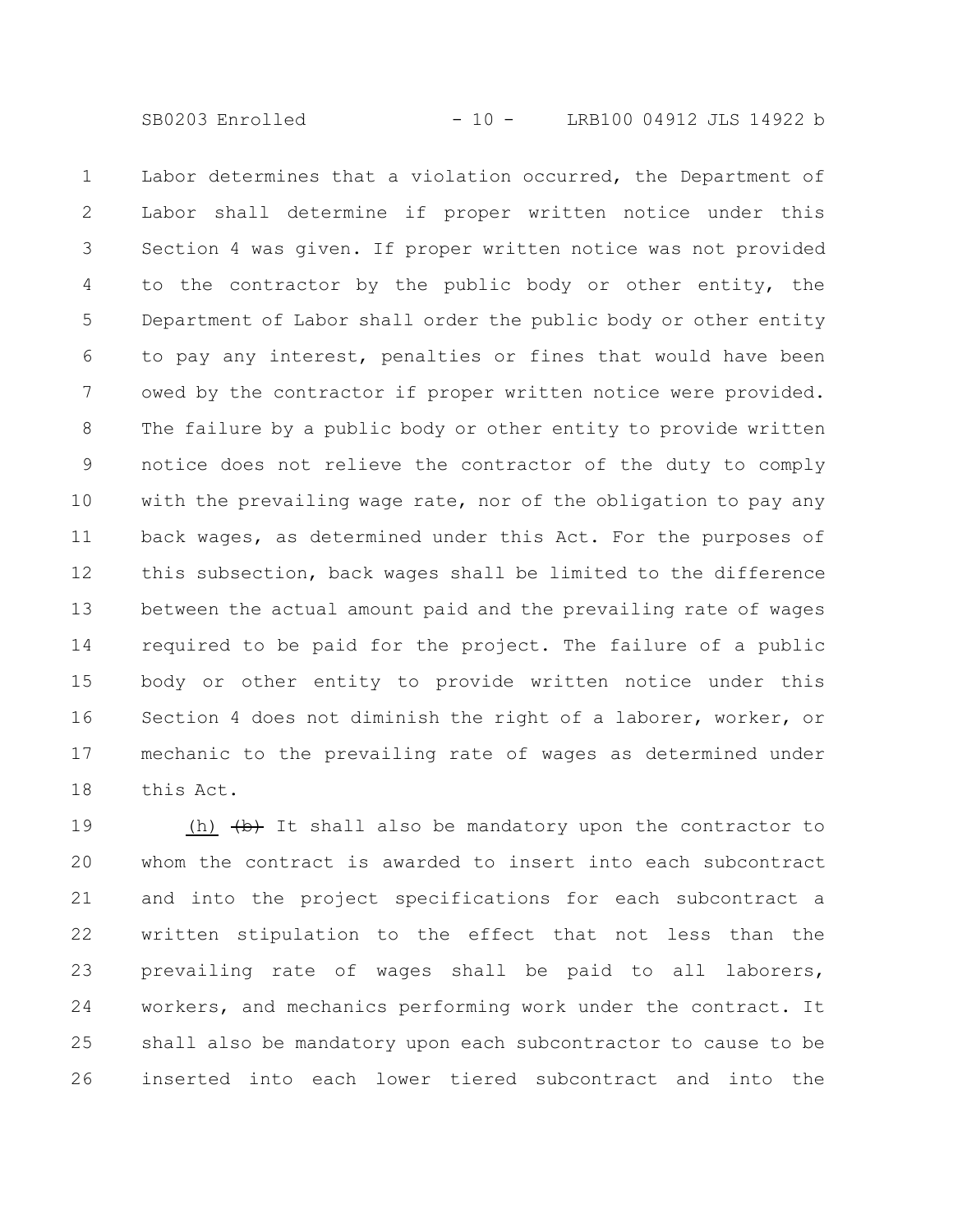SB0203 Enrolled - 11 - LRB100 04912 JLS 14922 b

project specifications for each lower tiered subcontract a stipulation to the effect that not less than the prevailing rate of wages shall be paid to all laborers, workers, and mechanics performing work under the contract. A contractor or subcontractor who fails to comply with this subsection  $\leftrightarrow$  is in violation of this Act. 1 2 3 4 5 6

(i)  $\left(\frac{b-1}{b}\right)$  When a contractor has awarded work to a subcontractor without a contract or contract specification, the contractor shall comply with subsection (h)  $\{b\}$  by providing a subcontractor with a written statement indicating that not less than the prevailing rate of wages shall be paid to all laborers, workers, and mechanics performing work on the project. A contractor or subcontractor who fails to comply with this subsection  $\leftarrow 1$  is in violation of this Act. 7 8 9 10 11 12 13 14

(j)  $(b-2)$  Where a complaint is made and the Department of Labor determines that a violation has occurred, the Department of Labor shall determine if proper written notice under this Section 4 was given. If proper written notice was not provided to the subcontractor by the contractor, the Department of Labor shall order the contractor to pay any interest, penalties, or fines that would have been owed by the subcontractor if proper written notice were provided. The failure by a contractor to provide written notice to a subcontractor does not relieve the subcontractor of the duty to comply with the prevailing wage rate, nor of the obligation to pay any back wages, as determined under this Act. For the purposes of this subsection, 15 16 17 18 19 20 21 22 23 24 25 26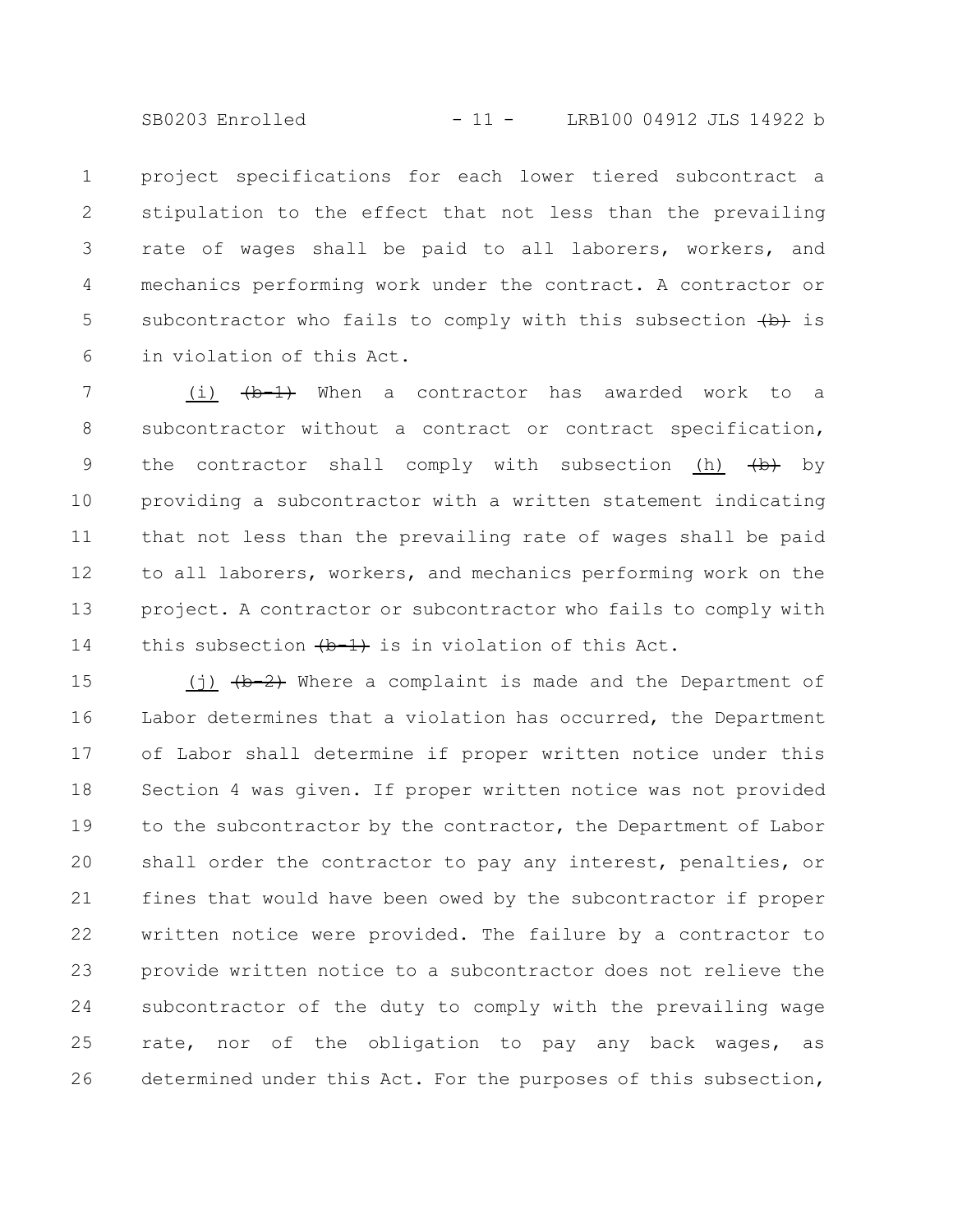back wages shall be limited to the difference between the actual amount paid and the prevailing rate of wages required for the project. However, if proper written notice was not provided to the contractor by the public body or other entity under this Section 4, the Department of Labor shall order the public body or other entity to pay any interest, penalties, or fines that would have been owed by the subcontractor if proper written notice were provided. The failure by a public body or other entity to provide written notice does not relieve the subcontractor of the duty to comply with the prevailing wage rate, nor of the obligation to pay any back wages, as determined under this Act. For the purposes of this subsection, back wages shall be limited to the difference between the actual amount paid and the prevailing rate of wages required for the project. The failure to provide written notice by a public body, other entity, or contractor does not diminish the right of a laborer, worker, or mechanic to the prevailing rate of wages as determined under this Act. 1 2 3 4 5 6 7 8 9 10 11 12 13 14 15 16 17 18

(k)  $\leftrightarrow$  A public body or other entity shall also require in all contractor's and subcontractor's bonds that the contractor or subcontractor include such provision as will guarantee the faithful performance of such prevailing wage clause as provided by contract or other written instrument. All bid specifications shall list the specified rates to all laborers, workers and mechanics in the locality for each craft or type of worker or mechanic needed to execute the contract. 19 20 21 22 23 24 25 26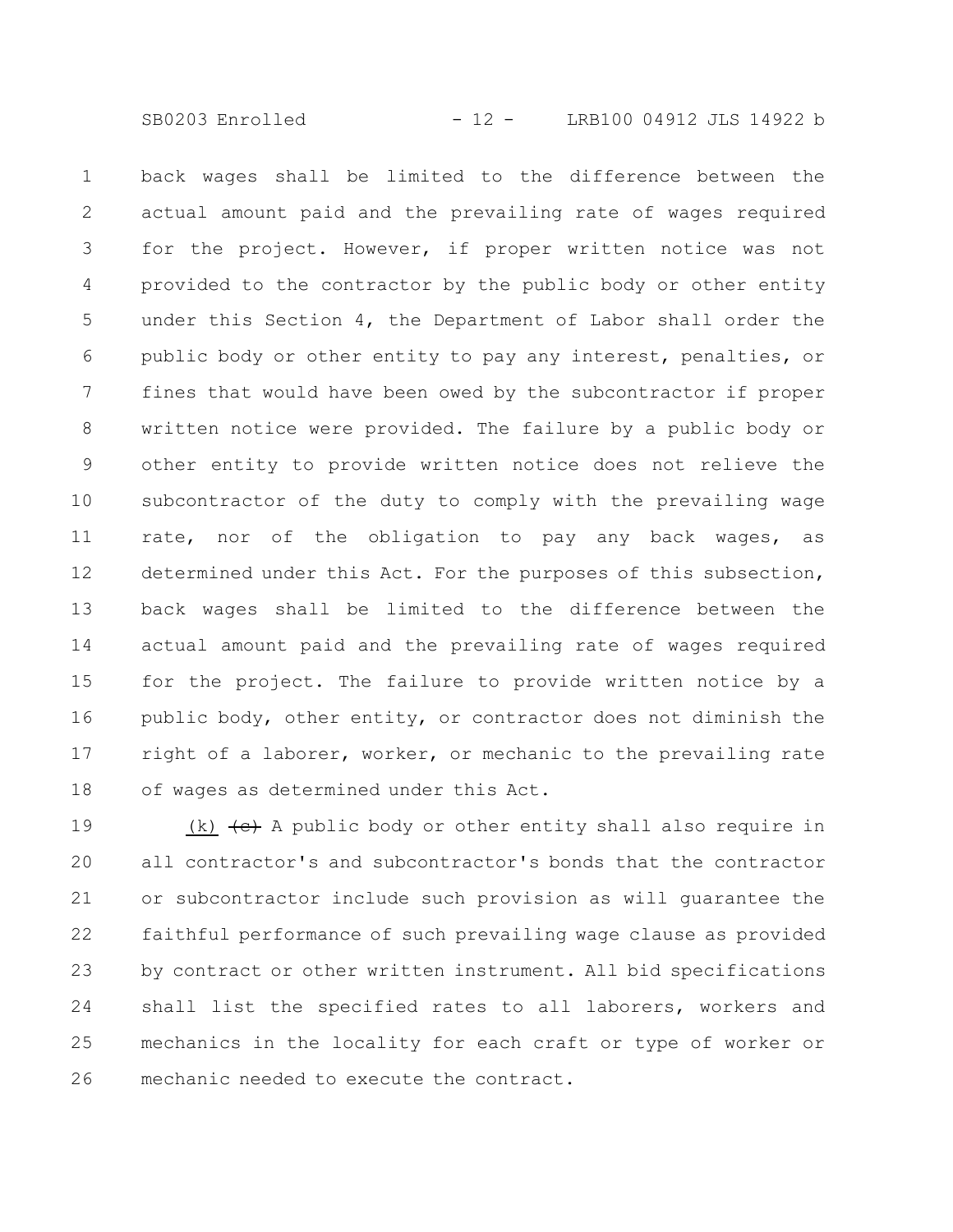SB0203 Enrolled - 13 - LRB100 04912 JLS 14922 b

(1)  $\left(\frac{d}{dt}\right)$  If the Department of Labor revises the prevailing rate of hourly wages to be paid by the public body or other entity, the revised rate shall apply to such contract, and the public body or other entity shall be responsible to notify the contractor and each subcontractor, of the revised rate. 1 2 3 4 5

The public body or other entity shall discharge its duty to notify of the revised rates by inserting a written stipulation in all contracts or other written instruments that states the prevailing rate of wages are revised by the Department of Labor and are available on the Department's official website. This shall be deemed to be proper notification of any rate changes under this subsection. 6 7 8 9 10 11 12

 $(m)$   $\leftarrow$  Two or more investigatory hearings under this Section on the issue of establishing a new prevailing wage classification for a particular craft or type of worker shall be consolidated in a single hearing before the Department. Such consolidation shall occur whether each separate investigatory hearing is conducted by a public body or the Department. The party requesting a consolidated investigatory hearing shall have the burden of establishing that there is no existing prevailing wage classification for the particular craft or type of worker in any of the localities under consideration. 13 14 15 16 17 18 19 20 21 22

(n)  $(f + f)$  It shall be mandatory upon the contractor or construction manager to whom a contract for public works is awarded to post, at a location on the project site of the public works that is easily accessible to the workers engaged 23 24 25 26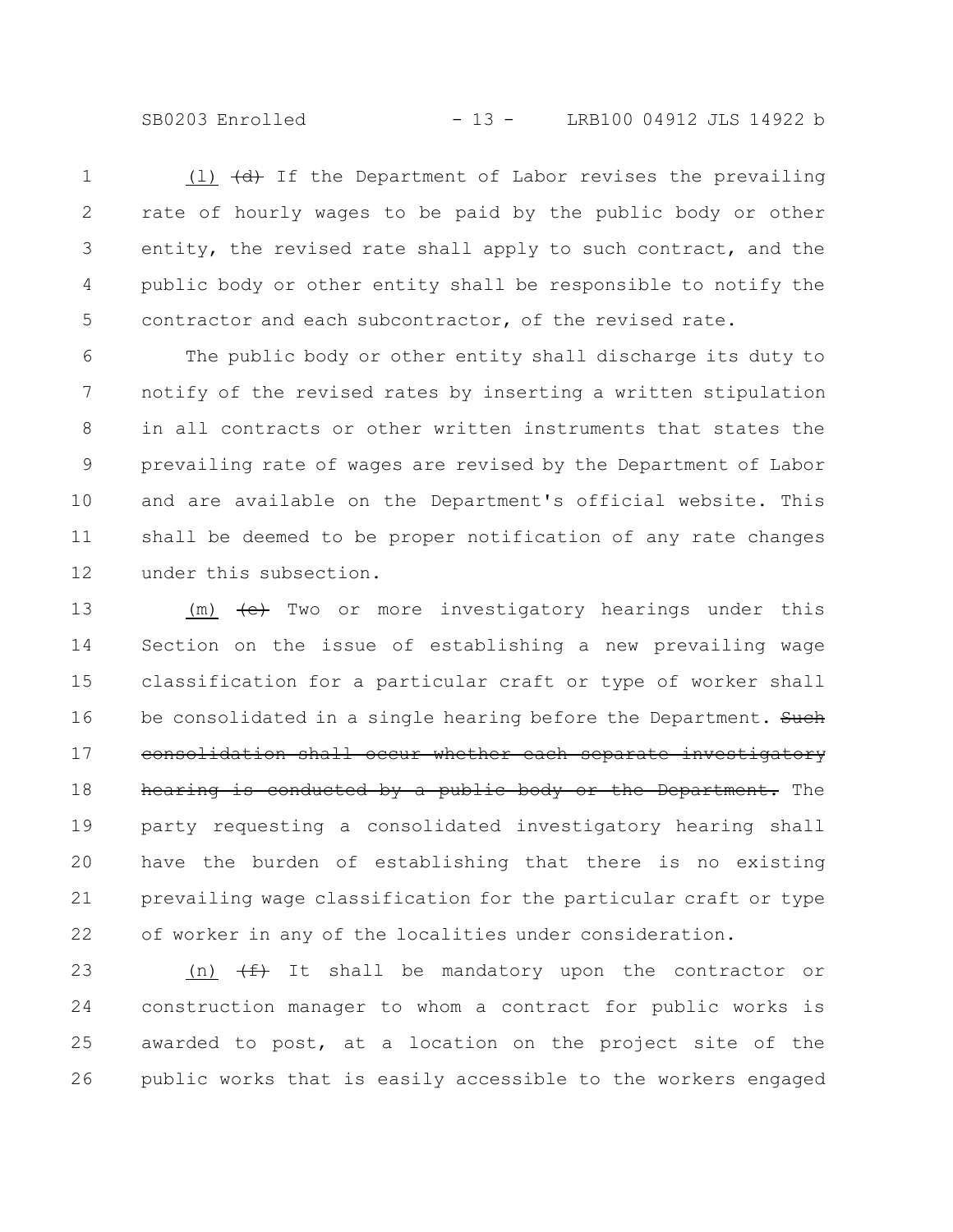SB0203 Enrolled - 14 - LRB100 04912 JLS 14922 b

on the project, the prevailing wage rates for each craft or type of worker or mechanic needed to execute the contract or project or work to be performed. In lieu of posting on the project site of the public works, a contractor which has a business location where laborers, workers, and mechanics regularly visit may: (1) post in a conspicuous location at that business the current prevailing wage rates for each county in which the contractor is performing work; or (2) provide such laborer, worker, or mechanic engaged on the public works project a written notice indicating the prevailing wage rates for the public works project. A failure to post or provide a prevailing wage rate as required by this Section is a violation of this Act. 1 2 3 4 5 6 7 8 9 10 11 12 13

(Source: P.A. 96-437, eff. 1-1-10; 97-964, eff. 1-1-13.) 14

(820 ILCS 130/5) (from Ch. 48, par. 39s-5) 15

Sec. 5. Certified payroll. 16

(a) Any contractor and each subcontractor who participates in public works shall: 17 18

(1) make and keep, for a period of not less than 3 years from the date of the last payment made before January 1, 2014 (the effective date of Public Act 98-328) and for a period of 5 years from the date of the last payment made on or after January 1, 2014 (the effective date of Public Act 98-328) on a contract or subcontract for public works, records of all laborers, mechanics, and other workers 19 20 21 22 23 24 25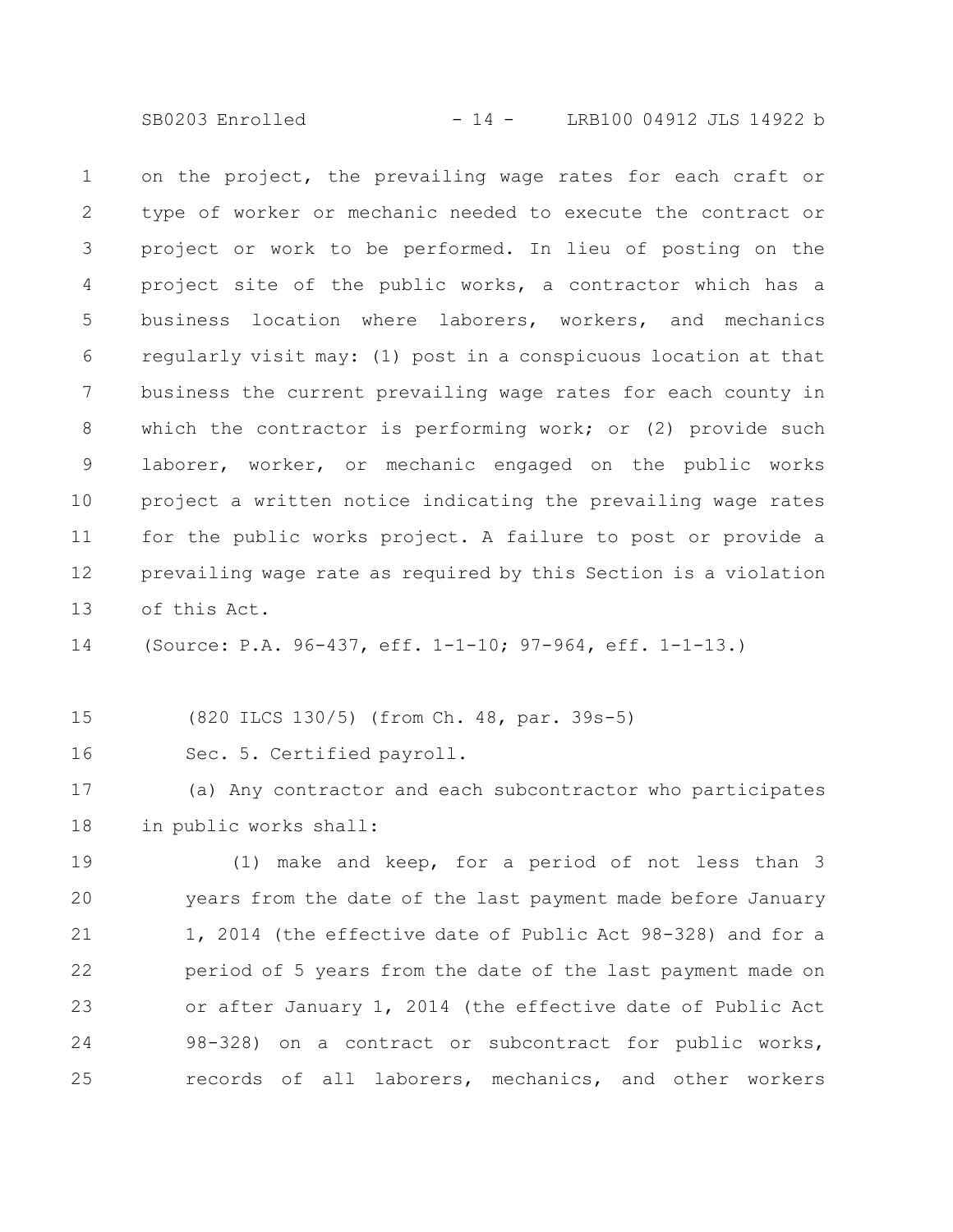employed by them on the project; the records shall include (i) the worker's name, (ii) the worker's address, (iii) the worker's telephone number when available, (iv) the last 4 digits of the worker's social security number, (v) the worker's gender, (vi) the worker's race, (vii) the worker's ethnicity, (viii) veteran status, (ix) the worker's classification or classifications,  $(x)$   $\overline{(+i)}$  the worker's gross and net wages paid in each pay period,  $(xi)$   $\overline{+v\overline{i}}$  the worker's number of hours worked each day, (xii)  $\overrightarrow{v \cdot i}$  the worker's starting and ending times of work each day, (xiii)  $\overline{a}(x)$  the worker's hourly wage rate,  $(xiv)$   $\overline{a}(x)$  the worker's hourly overtime wage rate,  $(xv)$   $\overline{+x}$  the worker's hourly fringe benefit rates, (xvi)  $\overline{+x}$  the name and address of each fringe benefit fund, (xvii) (xiii) the plan sponsor of each fringe benefit, if applicable, and (xviii)  $\overline{+xiv}$  the plan administrator of each fringe benefit, if applicable; and 1 2 3 4 5 6 7 8 9 10 11 12 13 14 15 16 17

(2) no later than the 15th day of each calendar month file a certified payroll for the immediately preceding month with the public body in charge of the project until the Department of Labor activates the database created under Section 5.1 at which time certified payroll shall only be submitted to that database, except for projects done by State agencies that opt to have contractors submit certified payrolls directly to that State agency. A State agency that opts to directly receive certified payrolls 18 19 20 21 22 23 24 25 26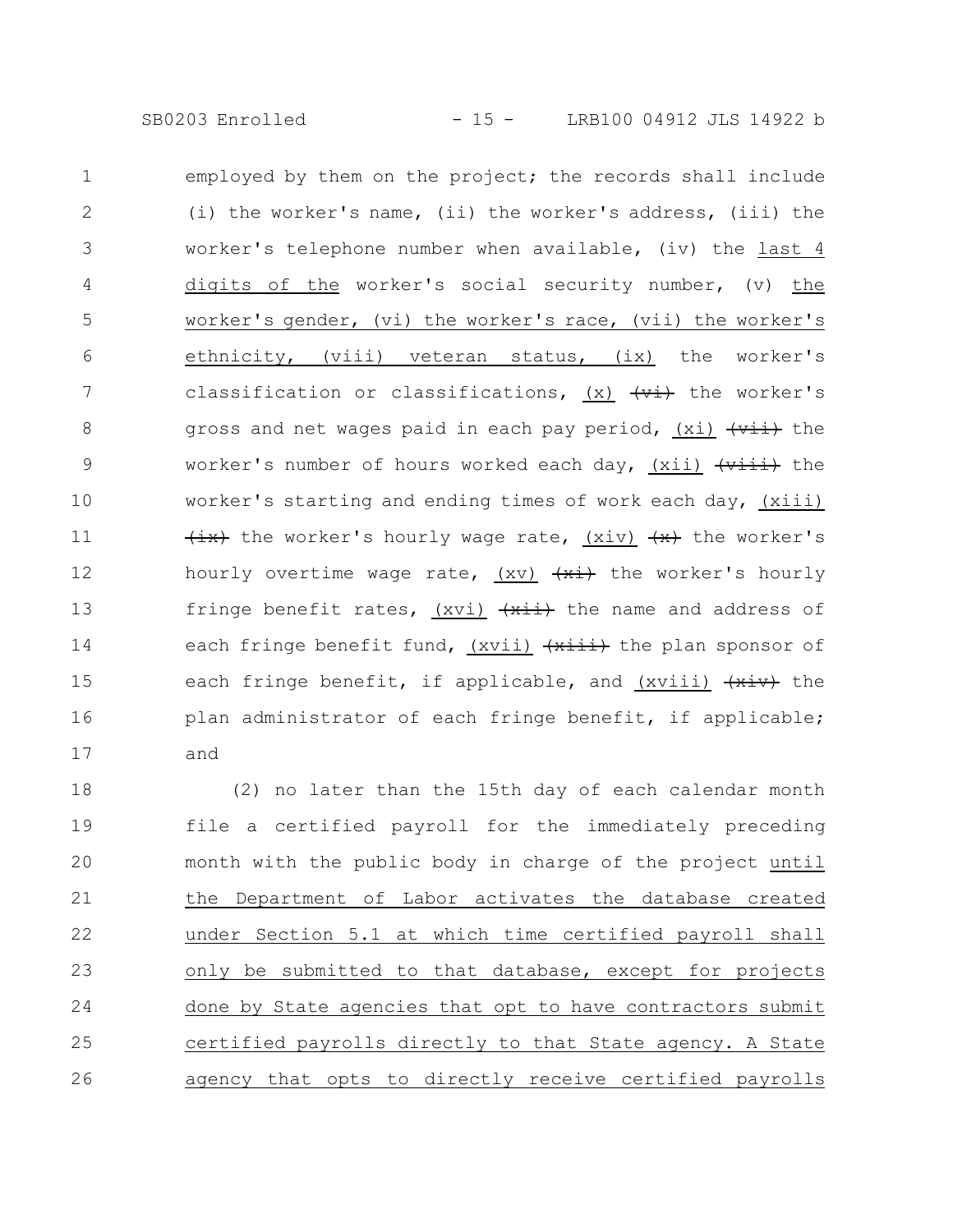SB0203 Enrolled - 16 - LRB100 04912 JLS 14922 b

must submit the required information in a specified electronic format to the Department of Labor no later than 10 days after the certified payroll was filed with the State agency. A certified payroll must be filed for only those calendar months during which construction on a public works project has occurred. The certified payroll shall consist of a complete copy of the records identified in paragraph (1) of this subsection (a), but may exclude the starting and ending times of work each day. The certified payroll shall be accompanied by a statement signed by the contractor or subcontractor or an officer, employee, or agent of the contractor or subcontractor which avers that: (i) he or she has examined the certified payroll records required to be submitted by the Act and such records are true and accurate; (ii) the hourly rate paid to each worker is not less than the general prevailing rate of hourly wages required by this Act; and (iii) the contractor or subcontractor is aware that filing a certified payroll that he or she knows to be false is a Class A misdemeanor. A general contractor is not prohibited from relying on the certification of a lower tier subcontractor, provided the general contractor does not knowingly rely upon a subcontractor's false certification. Any contractor or subcontractor subject to this Act and any officer, employee, or agent of such contractor or subcontractor whose duty as such officer, employee, or agent it is to 1 2 3 4 5 6 7 8 9 10 11 12 13 14 15 16 17 18 19 20 21 22 23 24 25 26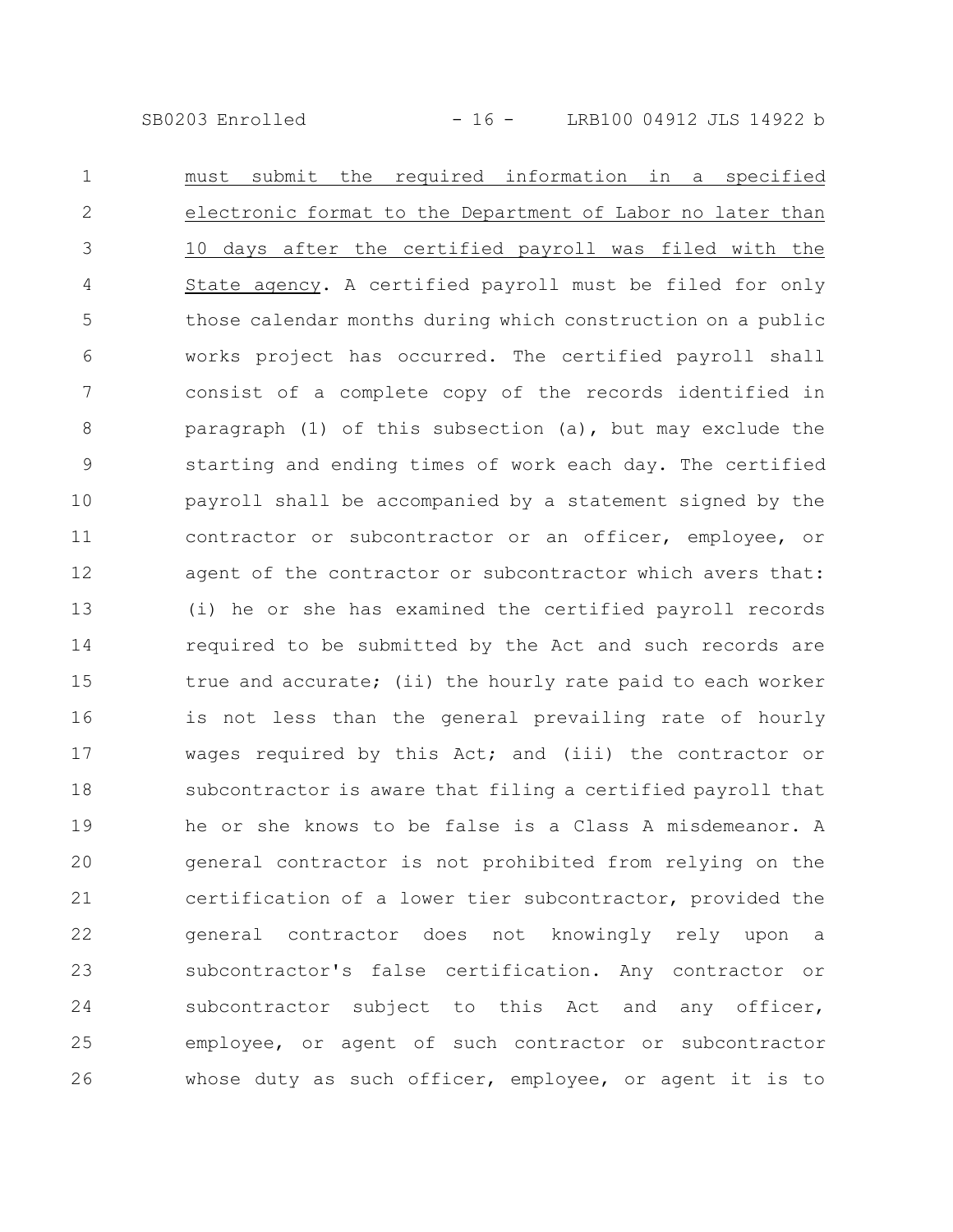file such certified payroll who willfully fails to file such a certified payroll on or before the date such certified payroll is required by this paragraph to be filed and any person who willfully files a false certified payroll that is false as to any material fact is in violation of this Act and guilty of a Class A misdemeanor. The public body in charge of the project shall keep the records submitted in accordance with this paragraph (2) of subsection (a) before January 1, 2014 (the effective date of Public Act 98-328) for a period of not less than 3 years, and the records submitted in accordance with this paragraph (2) of subsection (a) on or after January 1, 2014 (the effective date of Public Act 98-328) for a period of 5 years, from the date of the last payment for work on a contract or subcontract for public works or until the Department of Labor activates the database created under Section 5.1, whichever is less. After the activation of the database created under Section 5.1, the Department of Labor rather than the public body in charge of the project shall keep the records and maintain the database. The records submitted in accordance with this paragraph (2) of subsection (a) shall be considered public records, except an employee's address, telephone number, and social security number, race, ethnicity, and gender, and made available in accordance with the Freedom of Information Act. The public body shall accept any reasonable 1 2 3 4 5 6 7 8 9 10 11 12 13 14 15 16 17 18 19 20 21 22 23 24 25 26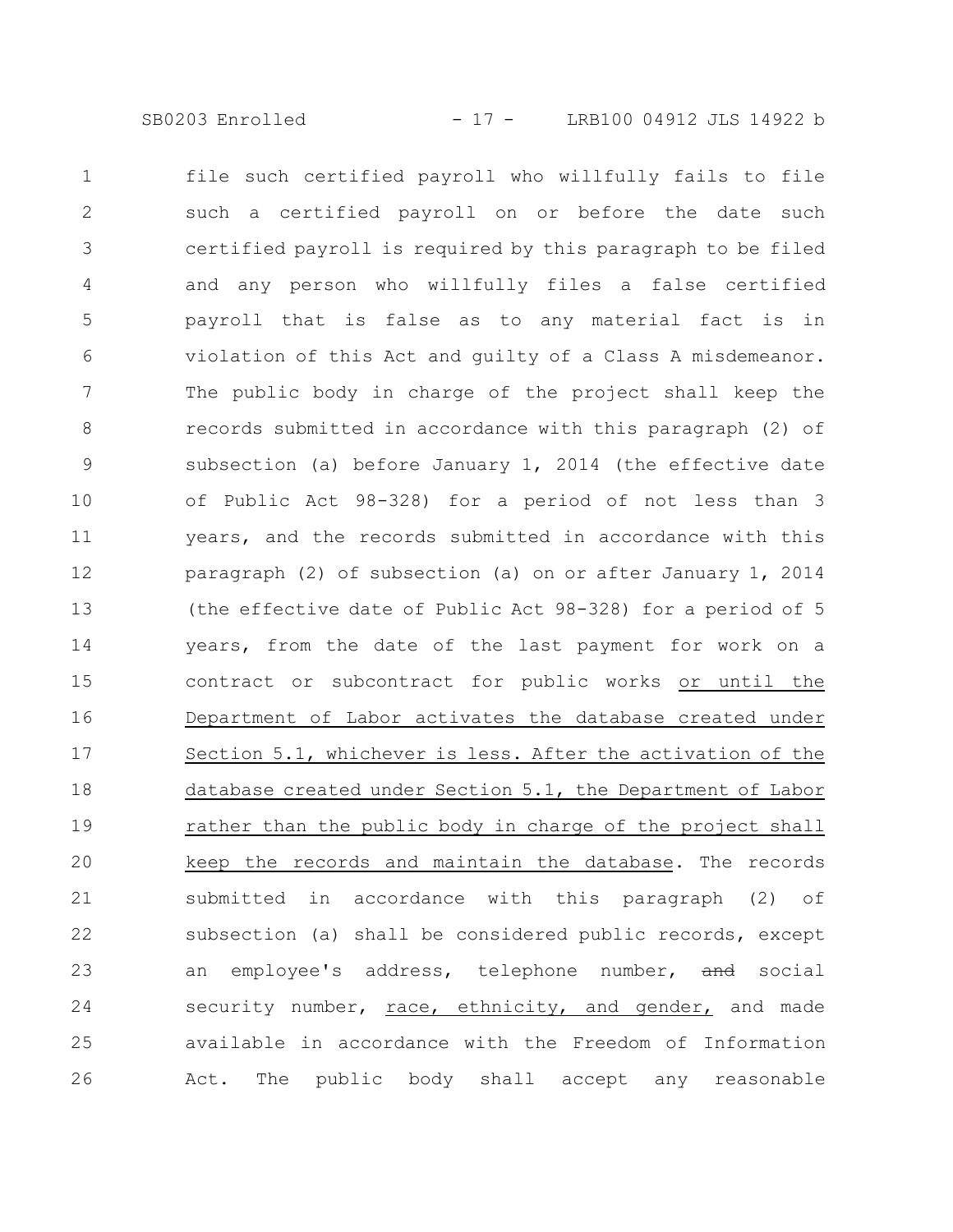SB0203 Enrolled - 18 - LRB100 04912 JLS 14922 b

submissions by the contractor that meet the requirements of this Section. 1 2

A contractor, subcontractor, or public body may retain records required under this Section in paper or electronic format. 3 4 5

(b) Upon 7 business days' notice, the contractor and each subcontractor shall make available for inspection and copying at a location within this State during reasonable hours, the records identified in paragraph (1) of subsection (a) of this Section to the public body in charge of the project, its officers and agents, the Director of Labor and his deputies and agents, and to federal, State, or local law enforcement agencies and prosecutors. 6 7 8 9 10 11 12 13

(c) A contractor or subcontractor who remits contributions to fringe benefit funds that are jointly maintained and jointly governed by one or more employers and one or more labor organizations in accordance with the federal Labor Management Relations Act shall make and keep certified payroll records that include the information required under items (i) through (viii) of paragraph (1) of subsection (a) only. However, the information required under items (ix) through (xiv) of paragraph (1) of subsection (a) shall be required for any contractor or subcontractor who remits contributions to a fringe benefit fund that is not jointly maintained and jointly governed by one or more employers and one or more labor organizations in accordance with the federal Labor Management 14 15 16 17 18 19 20 21 22 23 24 25 26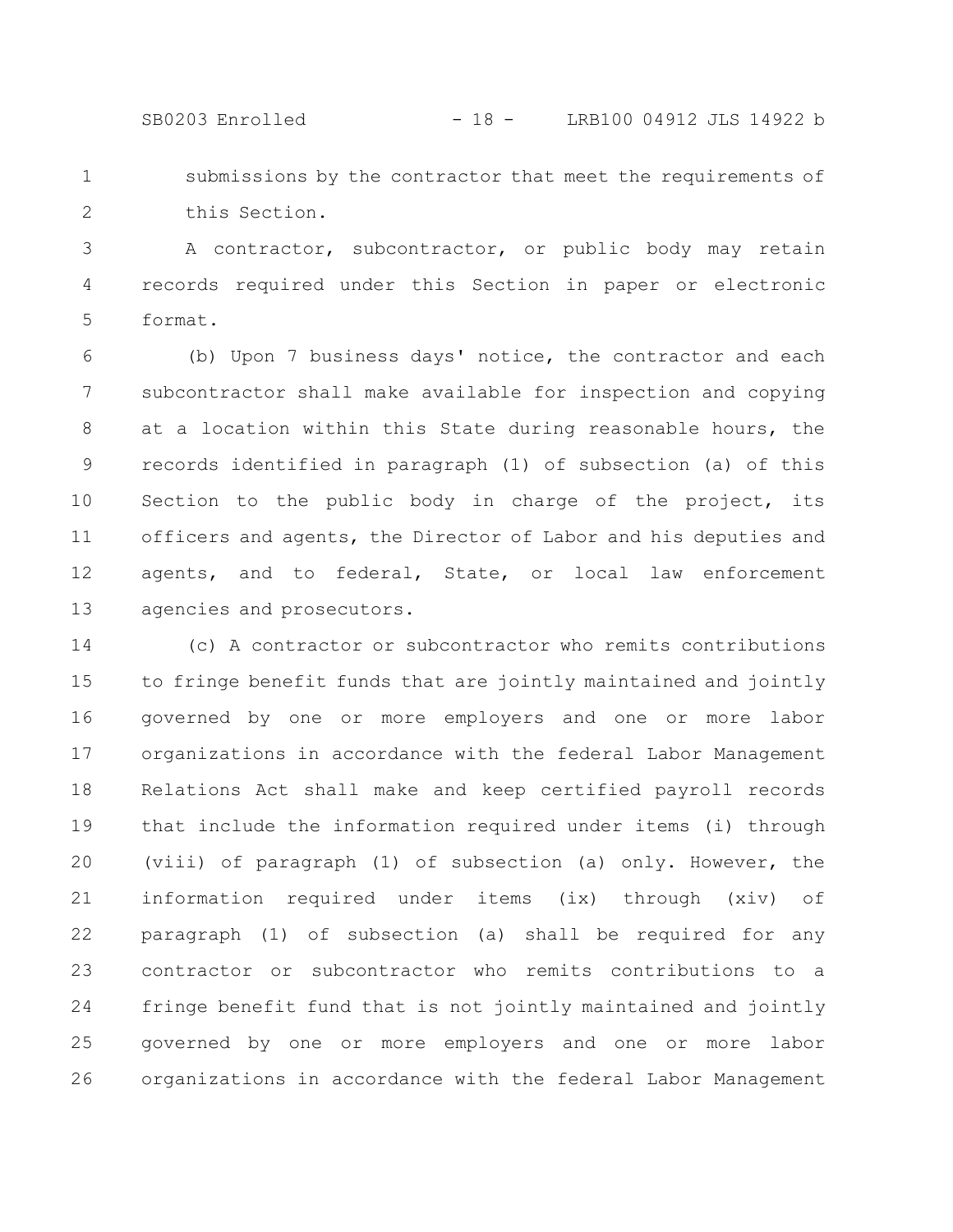SB0203 Enrolled - 19 - LRB100 04912 JLS 14922 b

Relations Act. 1

(Source: P.A. 97-571, eff. 1-1-12; 98-328, eff. 1-1-14; 98-482, eff. 1-1-14; 98-756, eff. 7-16-14.) 2 3

(820 ILCS 130/5.1) 4

Sec. 5.1. Electronic database. The Subject appropriation, the Department shall develop and maintain an electronic database capable of accepting and retaining certified payrolls submitted under this Act no later than April 1, 2020. The database shall accept certified payroll forms provided by the Department that are fillable and designed to accept electronic signatures. 5 6 7 8 9 10 11

(Source: P.A. 98-482, eff. 1-1-14.) 12

(820 ILCS 130/7) (from Ch. 48, par. 39s-7) 13

Sec. 7. The finding of the public body awarding the contract or authorizing the work or the Department of Labor ascertaining and declaring the general prevailing rate of hourly wages shall be final for all purposes of the contract for public work then being considered, unless reviewed under the provisions of this Act. Nothing in this Act, however, shall be construed to prohibit the payment to any laborer, worker or mechanic employed on any public work, as aforesaid, of more than the prevailing rate of wages; provided further that nothing in this Act shall be construed to limit the hours of work which may be performed by any person in any particular 14 15 16 17 18 19 20 21 22 23 24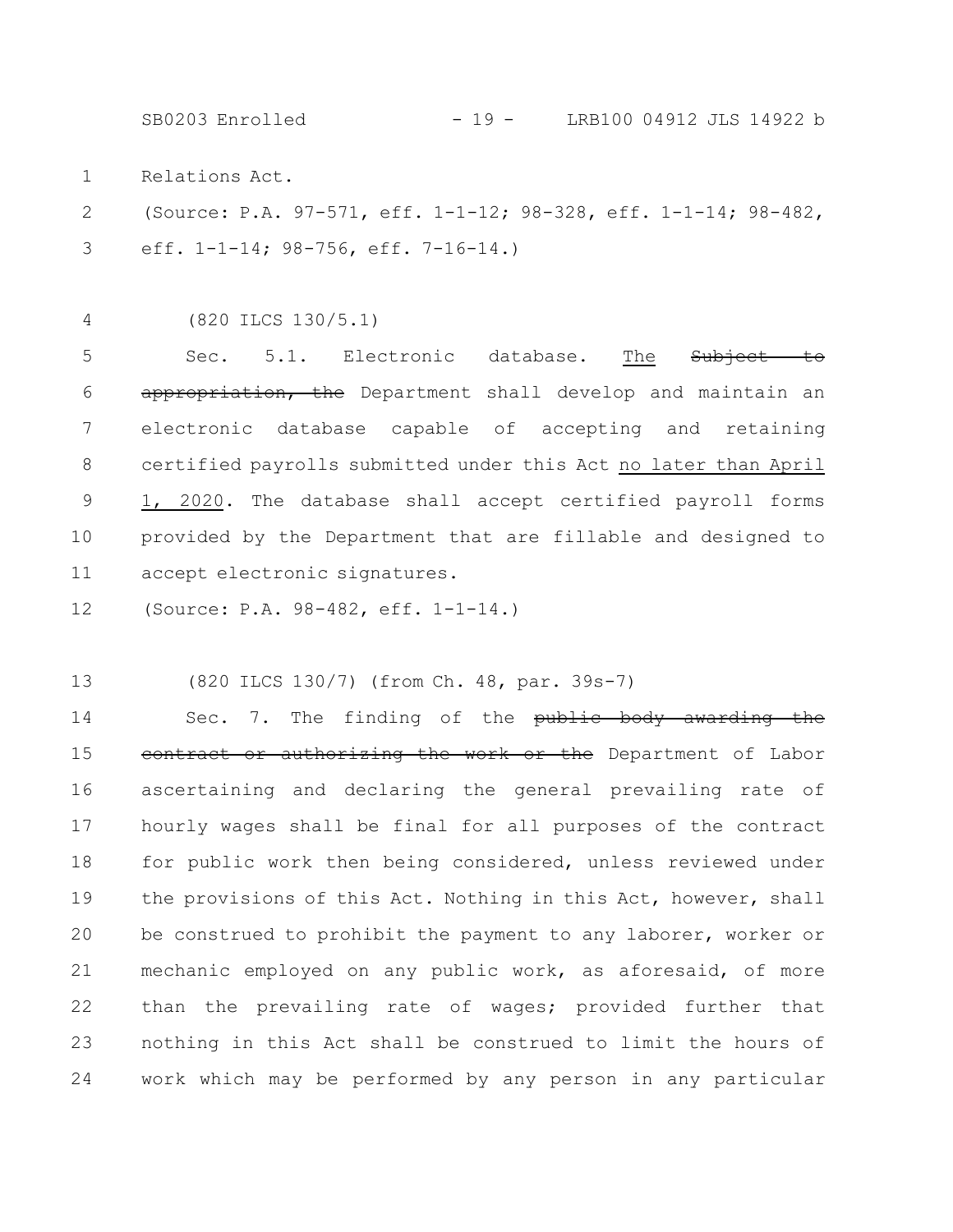SB0203 Enrolled - 20 - LRB100 04912 JLS 14922 b

period of time. 1

(Source: P.A. 81-992.) 2

(820 ILCS 130/9) (from Ch. 48, par. 39s-9) 3

Sec. 9. To effectuate the purpose and policy of this Act each public body shall, during the month of June of each calendar year, investigate and ascertain the prevailing rate of wages as defined in this Act and publicly post or keep available for inspection by any interested party in the main office of such public body its determination of such prevailing rate of wage and shall promptly file, no later than July 15 of each year, a certified copy thereof in the office of the Illinois Department of Labor.the Department of Labor shall, during the month of June of each calendar year, investigate and ascertain the prevailing rate of wages for each county in the State and shall publish the prevailing wage schedule ascertained on its official website no later than July 15 of each year. If the prevailing rate of wages is based on a collective bargaining agreement, any increases directly ascertainable from such collective bargaining agreement shall also be published on the website. Further, if the prevailing rate of wages is based on a collective bargaining agreement, the explanation of classes on the prevailing wage schedule shall be consistent with the classifications established under the collective bargaining agreement. If a public body does not investigate and ascertain the prevailing rate of wages during 4 5 6 7 8 9 10 11 12 13 14 15 16 17 18 19 20 21 22 23 24 25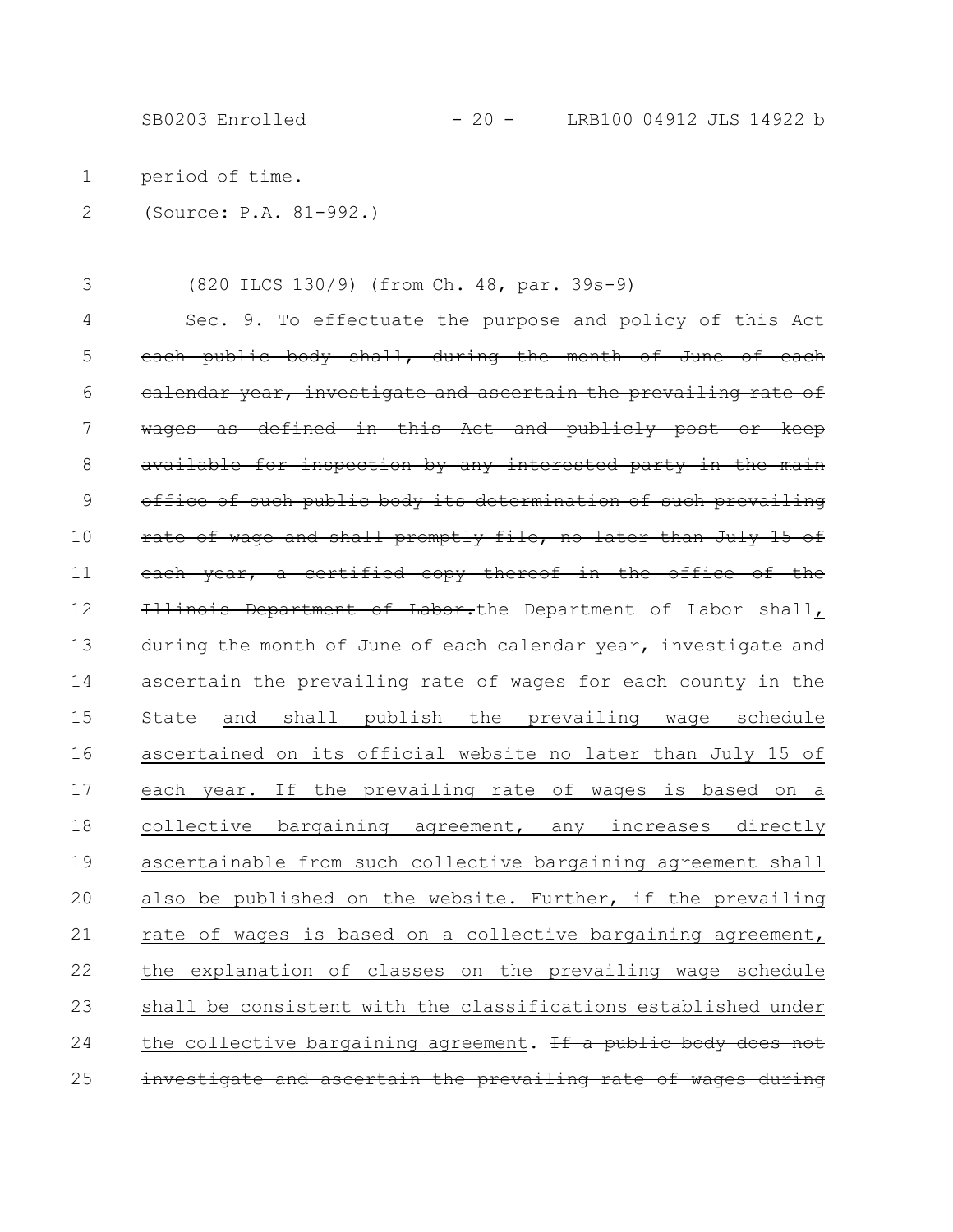the month of June as required by the previous paragraph, then the prevailing rate of wages for that public body shall be the rate as determined by the Department under this paragraph for the county in which such public body is located. The Department shall publish on its official website a prevailing wage schedule for each county in the State, no later than August 15 of each year, based on the prevailing rate of wages investigated and ascertained by the Department during the month of June. Nothing prohibits the Department from publishing prevailing wage rates more than once per year. 1 2 3 4 5 6 7 8 9 10

Where the Department of Labor ascertains the prevailing rate of wages, it is the duty of the Department of Labor within 30 days after receiving a notice from the public body authorizing the proposed work, to conduct an investigation to ascertain the prevailing rate of wages as defined in this Act and such investigation shall be conducted in the locality in which the work is to be performed. The Department of Labor shall send a certified copy of its findings to the public body authorizing the work and keep a record of its findings available for inspection by any interested party in the office of the Department of Labor at Springfield. 11 12 13 14 15 16 17 18 19 20 21

The public body except for the Department of Transportation with respect to highway contracts shall within 30 days after filing with the Department of Labor, or the Department of Labor shall within 30 days after filing with such public body, publish in a newspaper of general circulation within the area 22 23 24 25 26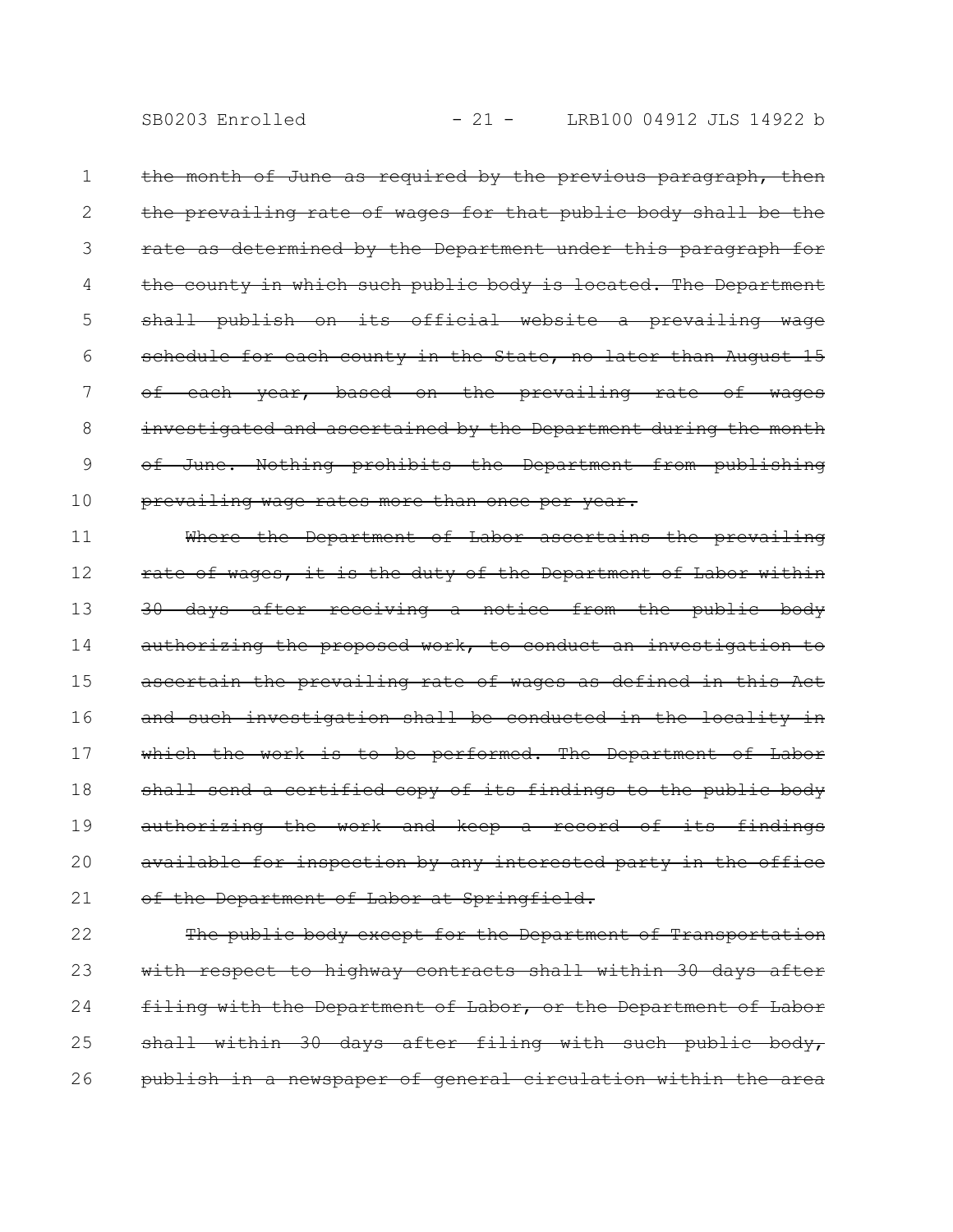that the determination is effective, a notice of its determination and shall promptly mail a copy determination to any employer, and to any association of employers and to any person or association names and addresses, requesting copies of any determination stating the particular rates and the particular class of workers whose wages will be affected by such rates. If the Department of Labor ascertains the prevailing rate of wages for a public body, the public body may satisfy the newspaper publication requirement in this paragraph by posting on the public body's website a notice of its determination hyperlink to the prevailing wage schedule for that that is published on the official website of the Department of Labor. 1 2 3 4 5 6 7 8 9 10 11 12 13 14

At any time within 30 days after the Department of Labor has published on its official web site a prevailing wage schedule, any person affected thereby may object in writing to the determination or such part thereof as they may deem objectionable by filing a written notice with the public body or Department of Labor, whichever has made such determination, stating the specified grounds of the objection. A person filing an objection alleging that the actual percentage of laborers, workers, or mechanics that receive a collectively bargained rate of wage is below the required 30% shall have the burden of establishing such and shall support the allegation with competent evidence. During the pendency of any objection and 15 16 17 18 19 20 21 22 23 24 25 26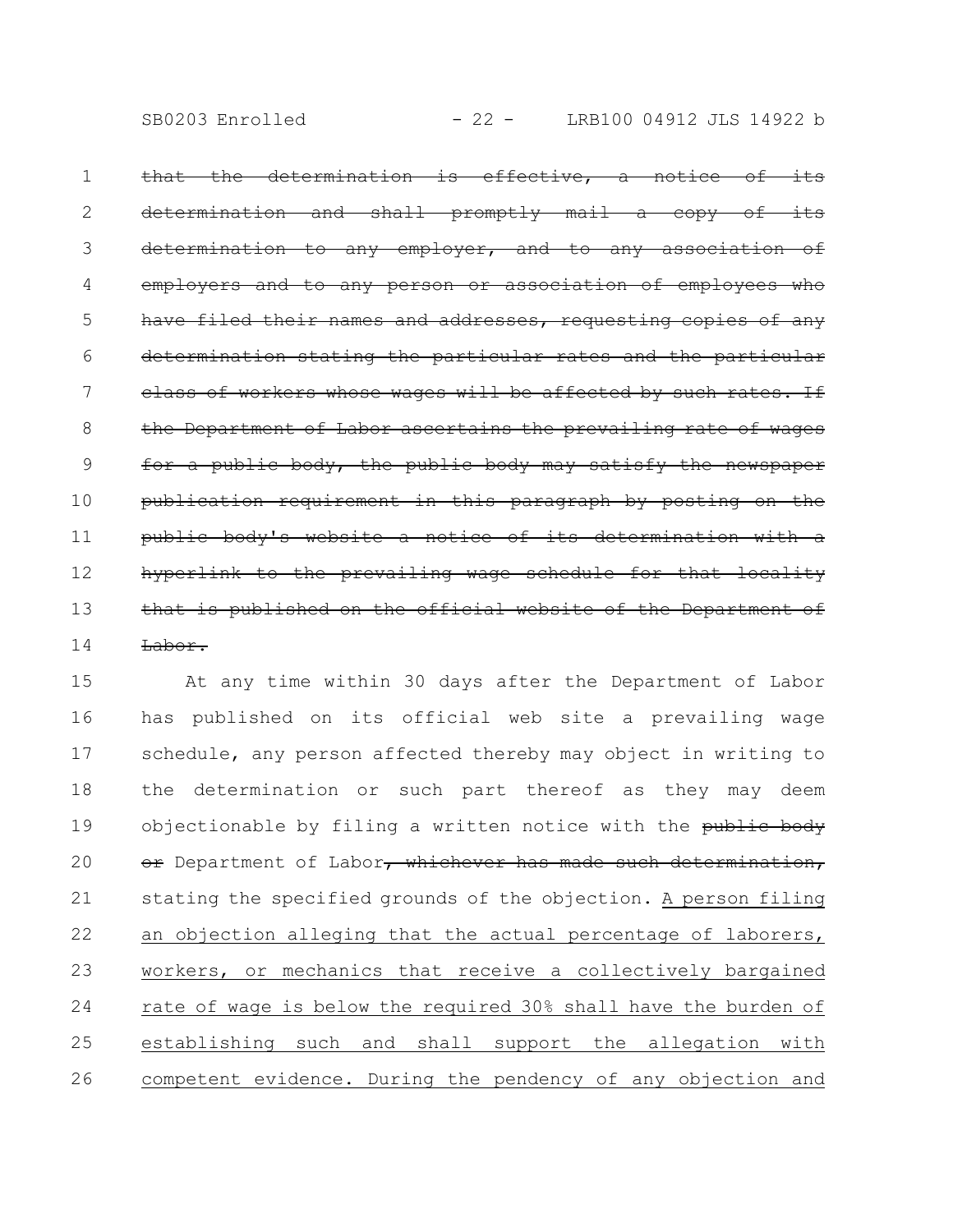SB0203 Enrolled - 23 - LRB100 04912 JLS 14922 b

until final determination thereof, the work in question shall proceed under the rate established by the Department. It shall thereafter be the duty of the public body or Department of Labor to set a date for a hearing on the objection after giving written notice to the objectors at least 10 days before the date of the hearing and said notice shall state the time and place of such hearing. Such hearing by the Department of Labor a public body shall be held within 45 days after the objection is filed, and shall not be postponed or reset for a later date except upon the consent, in writing, of all the objectors and the Department of Labor. public body. If such hearing is not held by the public body within the time herein specified, the Department of Labor may, upon request of the objectors, conduct the hearing on behalf of the public body. 1 2 3 4 5 6 7 8 9 10 11 12 13 14

The public body or Department of Labor may, whichever has made such determination, is authorized in its discretion to hear each written objection filed separately or consolidate for hearing any one or more written objections filed with them. At such hearing, the public body or Department of Labor shall introduce in evidence the investigation it instituted which formed the basis of its determination, and the public body or Department of Labor, or any interested objectors may thereafter introduce such evidence as is material to the issue. Thereafter, the public body or Department of Labor, must rule upon the written objection and make such final determination as it believes the evidence warrants, and promptly file 15 16 17 18 19 20 21 22 23 24 25 26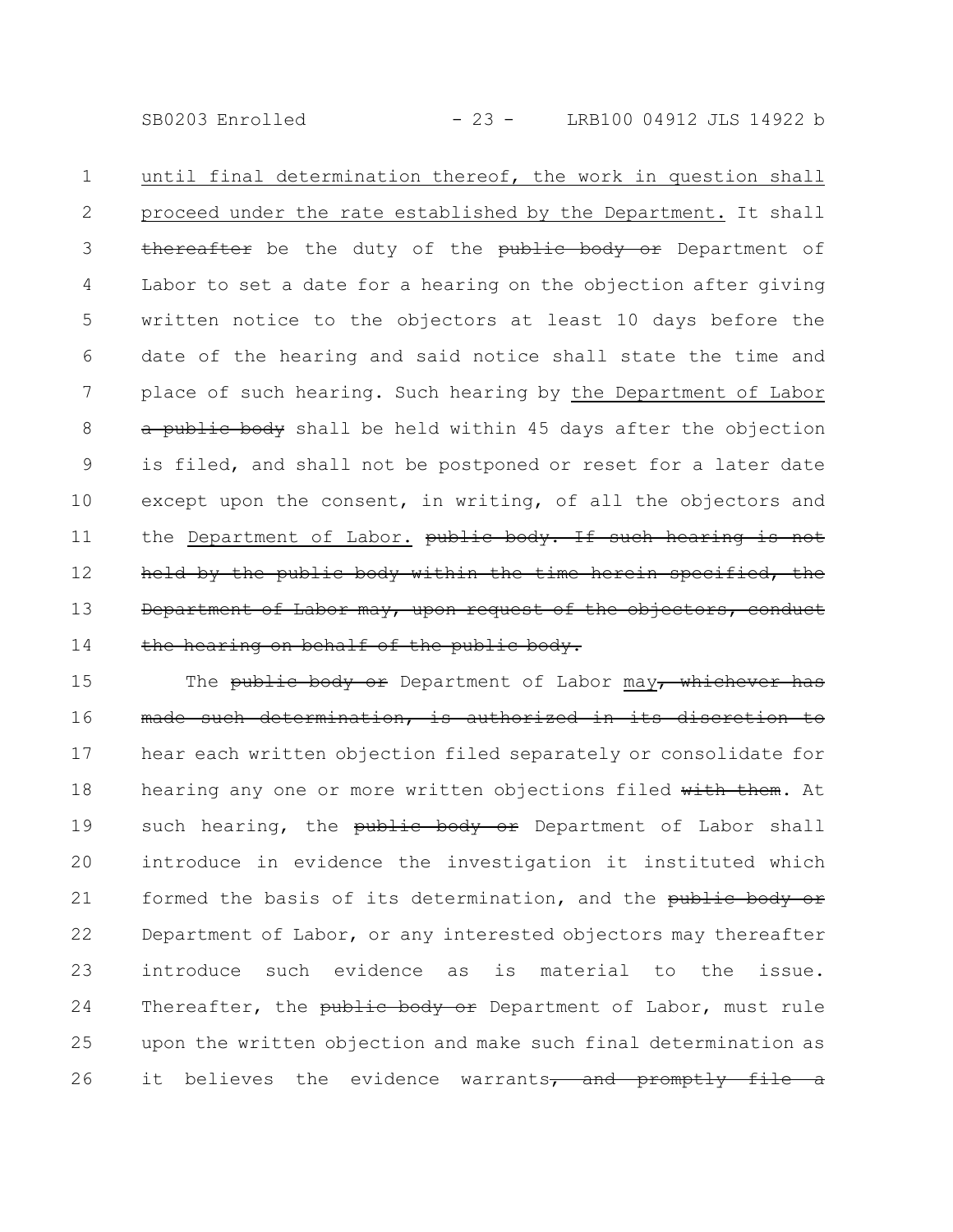SB0203 Enrolled - 24 - LRB100 04912 JLS 14922 b

certified copy of its final determination with such public body, and serve a copy by personal service, or registered mail, or electronic mail on all parties to the proceedings. The final determination by the Department of Labor or a public body shall be rendered within 30 days after the conclusion of the hearing. 1 2 3 4 5

If proceedings to review judicially the final determination of the public body or Department of Labor are not instituted as hereafter provided, such determination shall be final and binding. 6 7 8 9

The provisions of the Administrative Review Law, and all amendments and modifications thereof, and the rules adopted pursuant thereto, shall apply to and govern all proceedings for the judicial review of final administrative decisions of  $\frac{any}{any}$ public body or the Department of Labor hereunder. The term "administrative decision" is defined as in Section 3-101 of the Code of Civil Procedure. 10 11 12 13 14 15 16

Appeals from all final orders and judgments entered by the court in review of the final administrative decision of the public body or Department of Labor, may be taken by any party to the action. 17 18 19 20

Any proceeding in any court affecting a determination of the Department of Labor or public body shall have priority in hearing and determination over all other civil proceedings pending in said court, except election contests. 21 22 23 24

In all reviews or appeals under this Act, it shall be the duty of the Attorney General to represent the Department of 25 26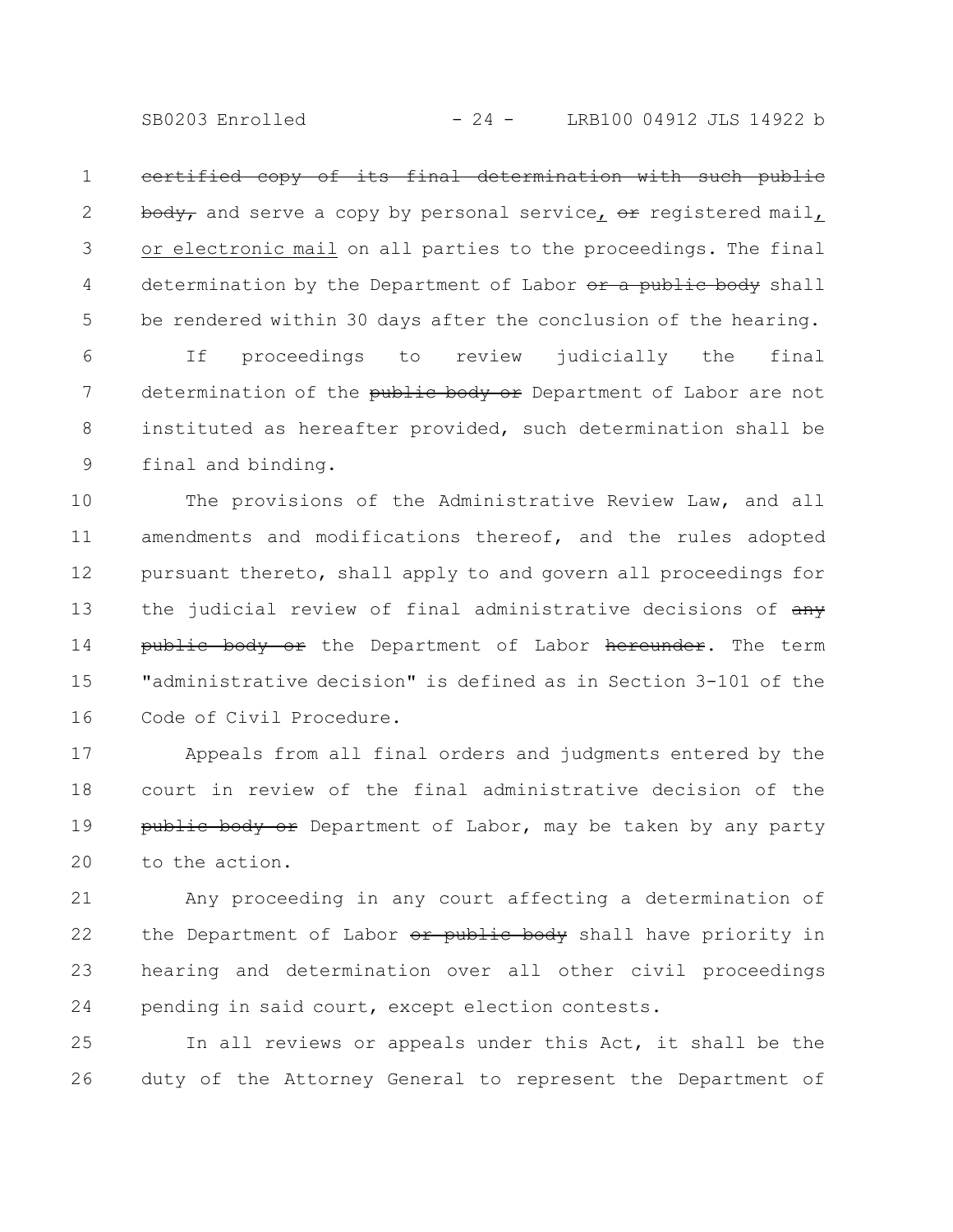Labor, and defend its determination. The Attorney General shall 1 SB0203 Enrolled - 25 - LRB100 04912 JLS 14922 b

not represent any public body, except the State, in any such review or appeal. 2 3

(Source: P.A. 100-2, eff. 6-16-17; 100-154, eff. 8-18-17; 100-863, eff. 8-14-18.) 4 5

(820 ILCS 130/10) (from Ch. 48, par. 39s-10) 6

Sec. 10. The presiding officer of the public body, or his or her authorized representative and the Director of the Department of Labor, or his or her authorized representative may interview workers, administer oaths, take or cause to be taken the depositions of witnesses, and require by subpoena the attendance and testimony of witnesses, and the production of all books, records, and other evidence relative to the matter under investigation or hearing. Such subpoena shall be signed and issued by such presiding officer or his or her authorized representative, or the Director or his or her authorized representative. 7 8 9 10 11 12 13 14 15 16 17

Upon request by the Director of Labor or his or her deputies or agents, records shall be copied and submitted for evidence at no cost to the Department of Labor. Every employer upon request shall furnish to the Director or his or her authorized representative, on demand, a sworn statement of the accuracy of the records. Any employer who refuses to furnish a sworn statement of the records is in violation of this Act. 18 19 20 21 22 23 24

In case of failure of any person to comply with any 25